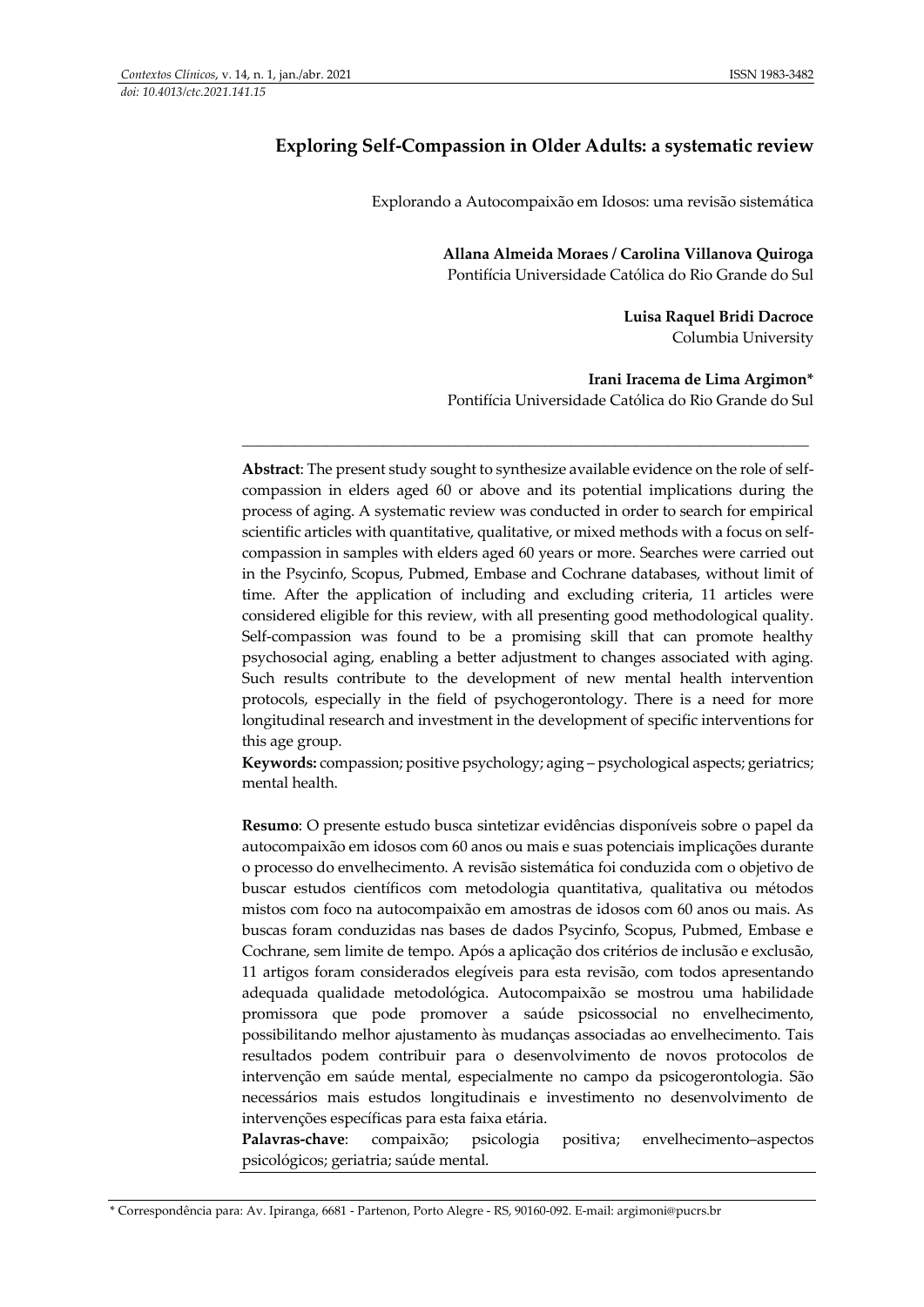### **Background**

Currently, it is estimated that the elderly represent 12,3% of the population, with a tendency to increase in the near future (World Health Organization [WHO], 2015). The process of aging has been under the attention of the healthcare field worldwide, as the rate of people who are 60 years old or older grows more rapidly than any other age group, especially in developing countries, home to about 70% of the elderly (United Nations, 2013). Thus, there is a need for policies and programs that contribute to aging being perceived as a positive experience (Brazil, Health Ministry, 2010), since it is very likely that an elder will have to face substantial changes and events with stressful characteristics throughout this process (Ferreira & Batistoni, 2016). A large and increasing range of evidence shows that people vary widely in the ways in which they adapt to such changes (Wang, 2007), and a successful adaptation to them is an essential aspect of successful aging (Haase, Heckhausen, & Wrosch, 2013). Therefore, given the increase in life expectancy over the past century, it becomes important for future aging research to explore factors associated with end-of-life prosperity (Homan, 2016).

\_\_\_\_\_\_\_\_\_\_\_\_\_\_\_\_\_\_\_\_\_\_\_\_\_\_\_\_\_\_\_\_\_\_\_\_\_\_\_\_\_\_\_\_\_\_\_\_\_\_\_\_\_\_\_\_\_\_\_\_\_\_\_\_\_\_\_\_\_\_\_\_\_\_\_\_\_\_\_\_\_\_\_\_\_\_\_\_\_\_

Along those lines, it is suggested that self-compassion may be one of such factors (Homan, 2016; Sprecher & Fehr, 2005; Van Doesum, Van Lange, & Van Lange, 2013). Moreover, it may explain why some individuals experience better adjustment to aging than others, since this is a promising skill that can promote a healthy mental, social, and physical aging. In other words, self-compassion can allow older adults to adjust to changes associated with aging with greater ability, such that they can maintain their well-being, regardless of illnesses (Brown, Huffman, & Bryant, 2018).

Similarly to the concept of compassion, Kristin Neff proposed that selfcompassion involves one's ability to engage with negative aspects of oneself and with one's own experience (Neff & Lamb, 2009). It also involves one's ability to care for oneself and to lean on oneself in the face of difficult life circumstances (Neff & Knox, 2017), generating one's desire to endure and alleviate painful feelings and of feeling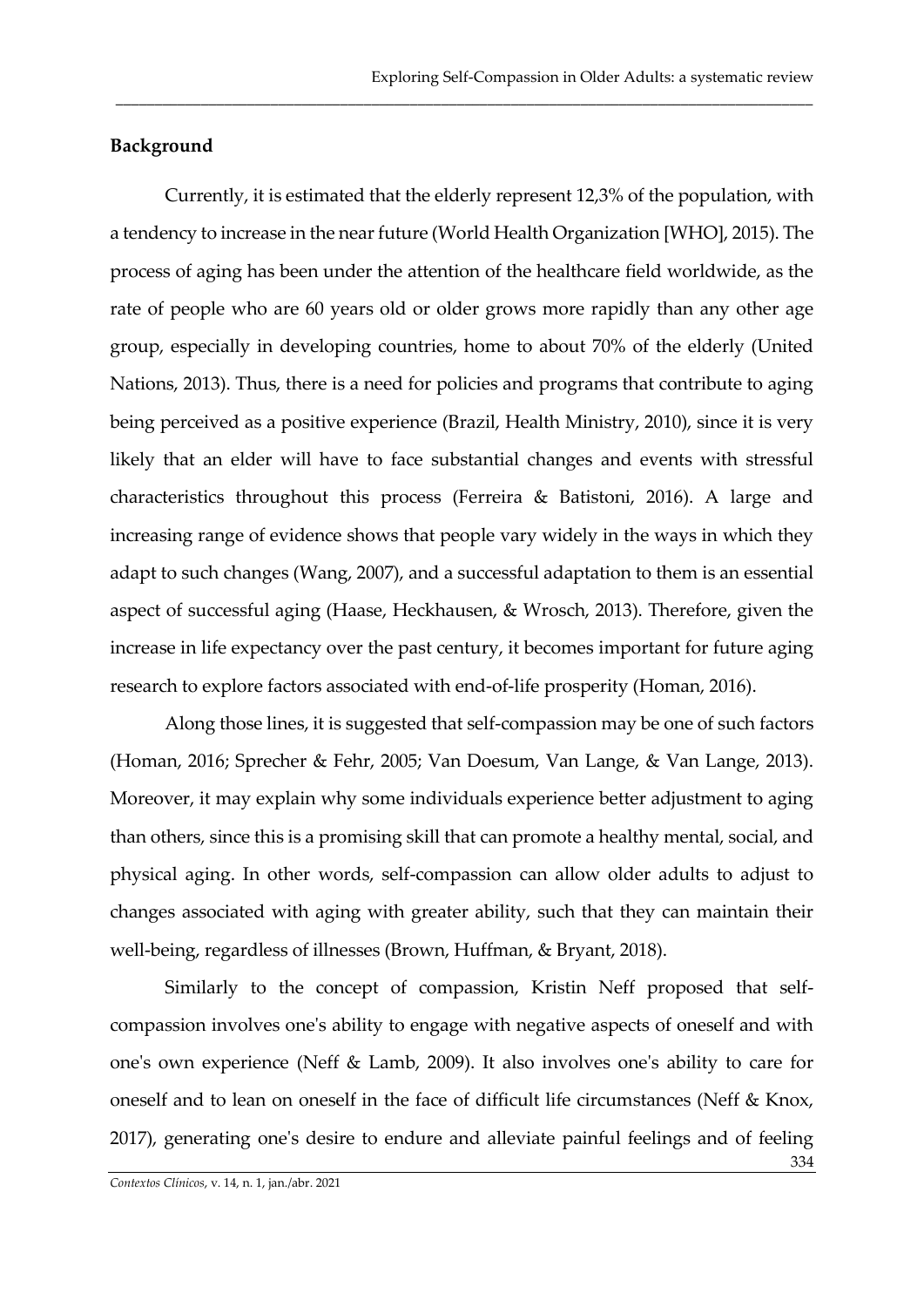\_\_\_\_\_\_\_\_\_\_\_\_\_\_\_\_\_\_\_\_\_\_\_\_\_\_\_\_\_\_\_\_\_\_\_\_\_\_\_\_\_\_\_\_\_\_\_\_\_\_\_\_\_\_\_\_\_\_\_\_\_\_\_\_\_\_\_\_\_\_\_\_\_\_\_\_\_\_\_\_\_\_\_\_\_\_\_\_\_\_

connected with others in moments of suffering (Neff & Germer, 2013). When faced with feelings of ineptness or failure, self-compassionate individuals tend to offer themselves warm and judgement-free understanding rather than minimizing their pain or reprehending themselves with self-criticism. This process also involves recognizing that common human experience includes being imperfect, committing mistakes and facing life difficulties (Neff, Kirkpatrick, & Rude, 2007). Thus, self-compassion involves a relative predominance of three positive qualities - mindfulness, self-kindness and common humanity - compared to their opposites: overidentification, self-criticism and feelings of isolation.

Even though self-compassion is still a relatively new concept in scientific literature, a growing body of research has shown its potential as a modifiable skill (Neff & Germer, 2013), which is associated with mental health indicators, such as an increased subjective well-being, better behavioral regulation, health indicators and symptom reduction (Brach, 2003), with the potential to provide an adaptive protection against the development of psychopathologies (Zessin, Dickhäuser, & Garbade, 2015). Furthermore, self-compassion is positively associated with psychological well-being (Brown et al., 2018; Zessin et al., 2015) and negatively associated with depression, anxiety and stress (Brown et al., 2018; MacBeth & Gumley, 2012) throughout the human life cycle. Such benefits, along with evidence suggesting that self-compassion is a skill that can be taught (Neff & Germer, 2013), indicate that self-compassion is a tool that can facilitate coping and successful aging. Self-compassion has also been associated with one's ability to manage adversities and make necessary changes in life (Neff, 2011), both particularly relevant for the challenges faced in aging. Still, research investigating this concept in elders is scarce (Homan, 2016; Moore et al., 2009). Therefore, the current literature review sought to synthesize available evidence on the role of self-compassion in elders aged 60 years or more and its possible effects during the aging process. In doing so, this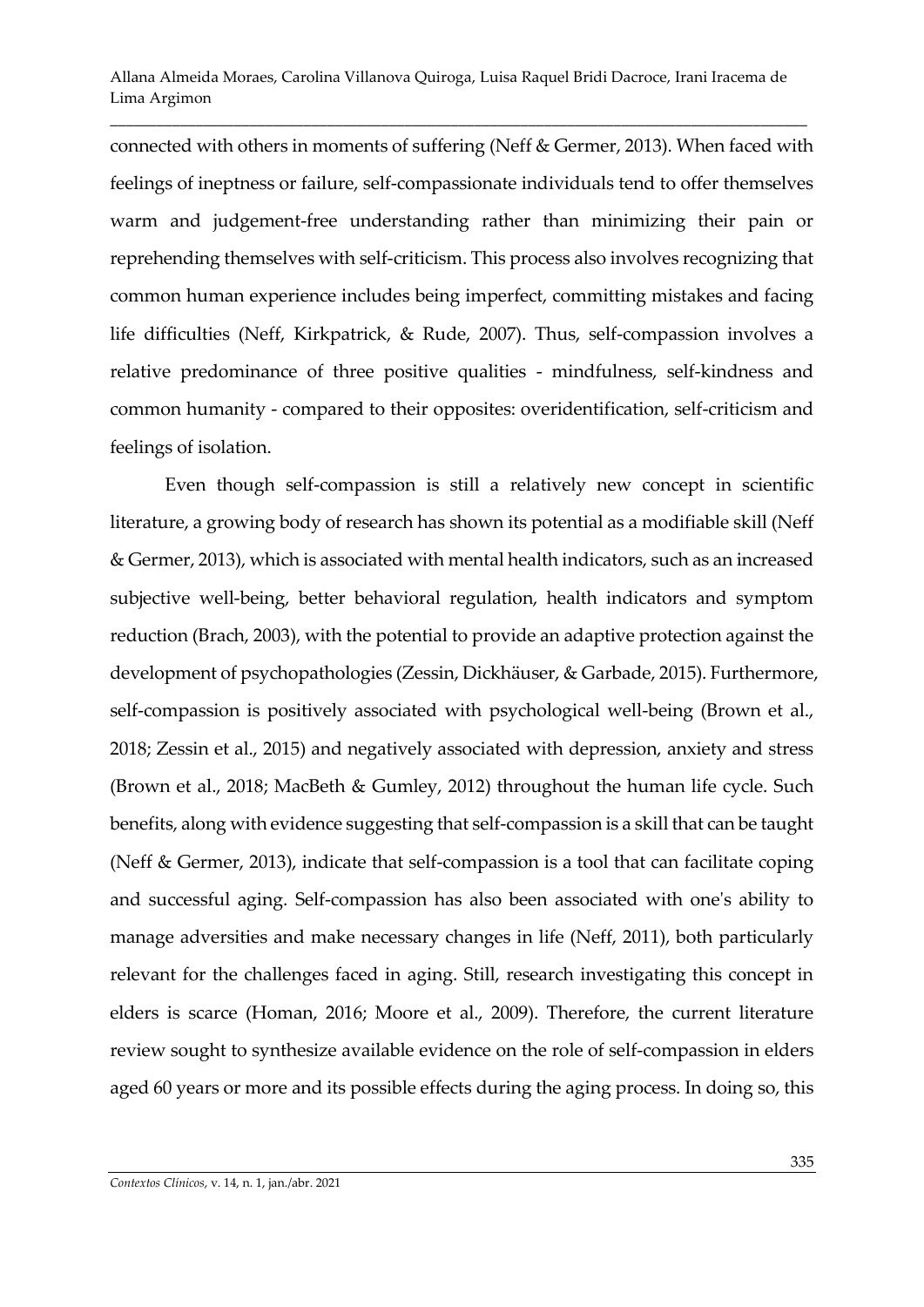review aims to specifically describe the current state of knowledge on the topic, identify existing gaps in the literature and highlight areas for future research.

\_\_\_\_\_\_\_\_\_\_\_\_\_\_\_\_\_\_\_\_\_\_\_\_\_\_\_\_\_\_\_\_\_\_\_\_\_\_\_\_\_\_\_\_\_\_\_\_\_\_\_\_\_\_\_\_\_\_\_\_\_\_\_\_\_\_\_\_\_\_\_\_\_\_\_\_\_\_\_\_\_\_\_\_\_\_\_\_\_\_

### **Method**

The PRISMA guide for systematic reviews and meta-analyses was followed in its entirety, including in database searches, abstracts and articles analyses, data analysis and process description. This review is registered in the PROSPERO system under the nº CRD42020173137.

The databases used in this review were Psycinfo, Embase, Pubmed, Cochrane and Scopus. We searched for empirical scientific articles with quantitative, qualitative, or mixed methods with a focus on self-compassion in samples of elders aged 60 years or more. There were no criteria on the date of publication.

According to specificities of each database, the search strategy utilized and Boolean connectors were: ("old age" OR "elderly" OR "aging" OR "ageing" OR "older adults") AND ("self-compassion"). The chosen descriptors were from the Medical Subject Headings (Mesh). Words related to outcomes of interest were not included in order to increase the research's sensitivity. The last date of article search was on February 3rd of 2020. Aside from the articles found, one abstract was manually included. While it was not found in the searches, it met our inclusion criteria.

The search strategy is summarized in figure 1. After the manual search, two independent judges analyzed the abstracts to reduce potential biases. A third judge was invited in case there was a disagreement in the analyses. If the disagreement in an abstract analysis regarding inclusion and exclusion criteria persisted, the article would be read in its entirety. Once criteria of inclusion and exclusion were applied, from abstract analysis and exclusion of duplicates to readings of entire articles, the Rayyan QCRI program, developed by the Qatar Computing Research Institute at Hamad Bin Khalifa University, was used by the judges to reduce bias risks and analyze the material.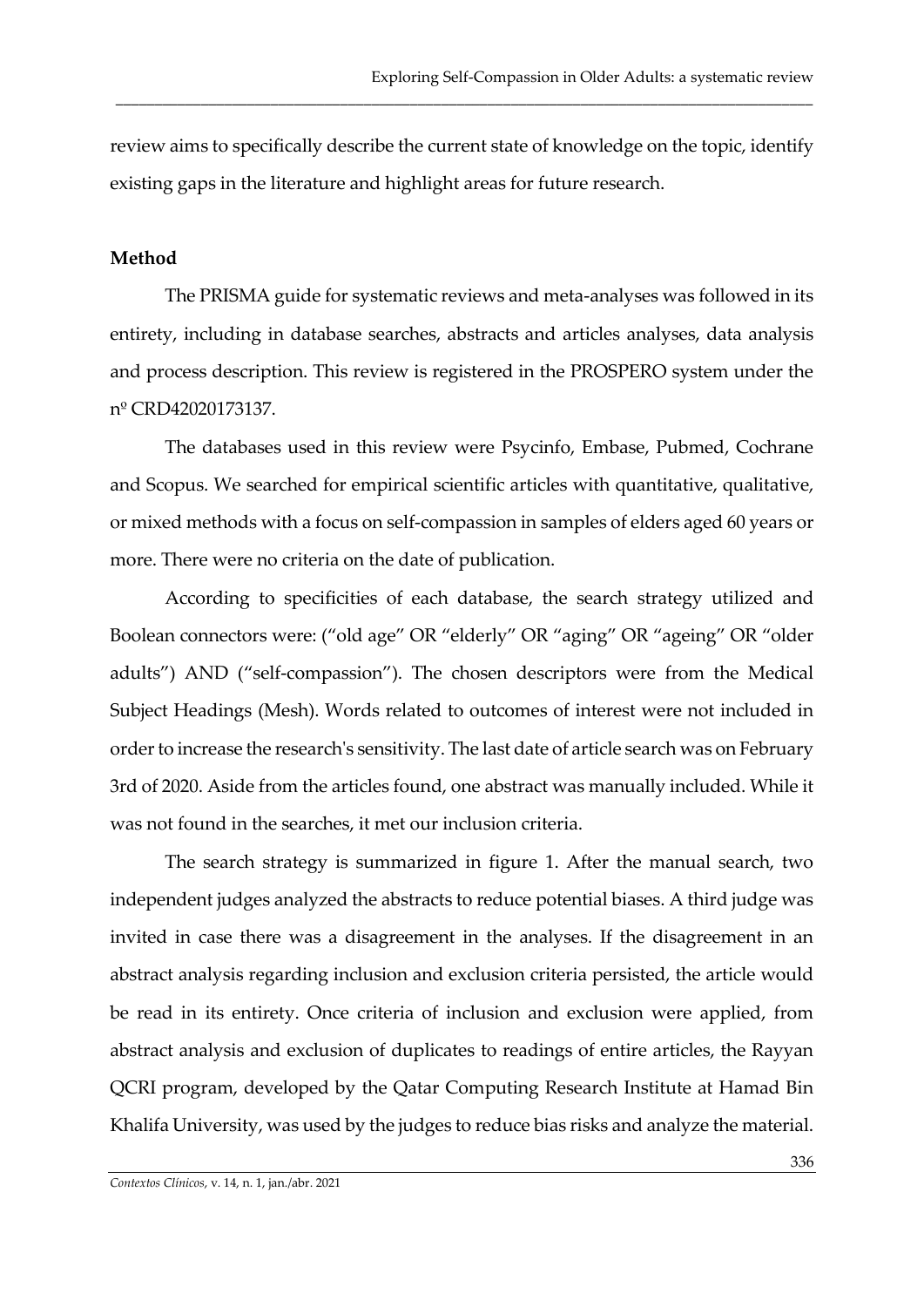\_\_\_\_\_\_\_\_\_\_\_\_\_\_\_\_\_\_\_\_\_\_\_\_\_\_\_\_\_\_\_\_\_\_\_\_\_\_\_\_\_\_\_\_\_\_\_\_\_\_\_\_\_\_\_\_\_\_\_\_\_\_\_\_\_\_\_\_\_\_\_\_\_\_\_\_\_\_\_\_\_\_\_\_\_\_\_\_\_\_

During abstract readings, 259 were excluded for not meeting inclusion criteria. Additionally, 105 duplicates were excluded. 14 articles were selected to be read in their entirety. Two were excluded for utilizing control groups with samples that were not exclusively composed of elders aged 60 years or more and one was excluded for not presenting results related to self-compassion.



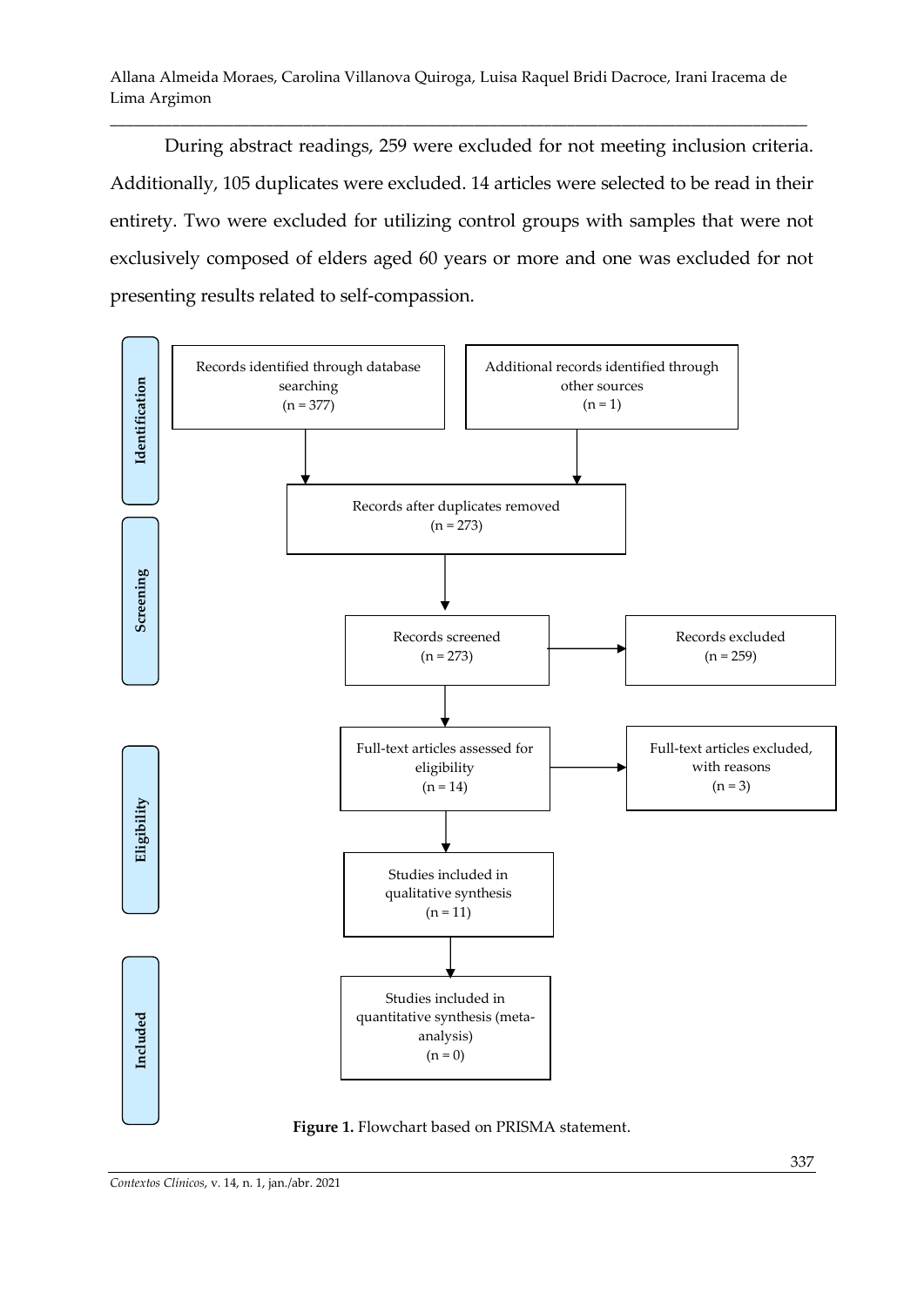# *Data Extraction*

After the application of inclusion and exclusion criteria and the reading of 378 abstracts, 14 articles were considered eligible. After reading those articles in their entirety and excluding three of them, 11 articles were included in this review. Two judges completed the data extraction of these studies in order to conduct a qualitative analysis of their main findings, according to our established objective (Table 1). The Crow Critical Appraisal Tool (CCAT), a quantitative analysis measure of methodological quality, was utilized for the analysis (Crowe, Sheppard, & Campbell, 2012).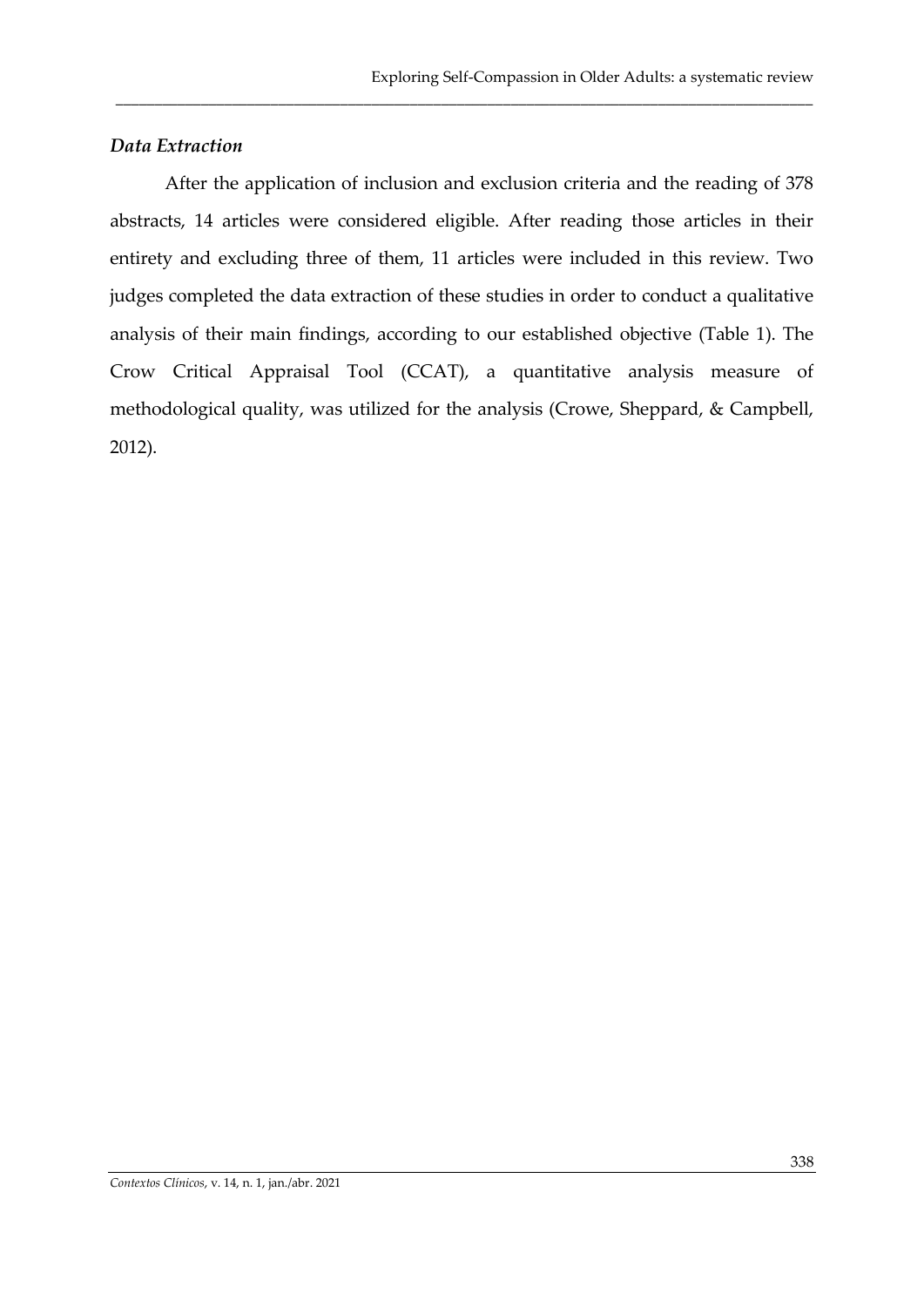## *Contextos Clínicos*, v. 14, n. 1, jan./abr. 2021 ISSN 1983-3482

*doi: 10.4013/ctc.2021.141.15*

### **Table 1**

Description of the analyzed studies.

| Author (year)                      | Country of<br>publication           | Methodology                                                      | <b>General Objective</b>                                                                                                                                                                                                                                                                                                                                                | Sample    | Average age of<br>participants | Self-compassion<br>assessment tools                  | <b>CCAT</b><br>score |
|------------------------------------|-------------------------------------|------------------------------------------------------------------|-------------------------------------------------------------------------------------------------------------------------------------------------------------------------------------------------------------------------------------------------------------------------------------------------------------------------------------------------------------------------|-----------|--------------------------------|------------------------------------------------------|----------------------|
| Hsiao et al (2020)                 | Taiwan                              | Quantitative,<br>longitudinal<br>and<br>exploratory<br>study     | (a) Examine the longitudinal effects of<br>volunteer work in self-compassion,<br>compassion for others and physical and<br>psychological well-being in elders; (b)<br>examine the differences between the<br>experimental and control groups in<br>relation to the variables of self-compassion,<br>compassion for others and physical and<br>psychological well-being. | $N = 72$  | 71.57 (dp= 7.30)               | Self-compassion<br>scale and The<br>compassion scale | $88\%$               |
| Bratt &<br>Fagerström<br>(2019)    | Sweden                              | Quantitative,<br>cross-<br>sectional and<br>exploratory<br>study | To translate the Self-Compassion Scale -<br>Short Form and to test its psychometric<br>properties, including factorial structure, in<br>a sample with Swedish elders.                                                                                                                                                                                                   | $N = 594$ | $76.55$ (DP= 9.21)             | Self-Compassion<br>Scale - Short Form                | 85%                  |
| Herriot, Wrosch,<br>& Gouin (2018) | Canada                              | Quantitative,<br>cross-<br>sectional and<br>exploratory<br>study | To examine whether individual differences<br>in self-compassion predict low levels of<br>diurnal cortisol in elders that experience<br>chronic and uncontrollable stressors<br>related to aging.                                                                                                                                                                        | $N = 233$ | 76 (dp not<br>provided)        | Self-Compassion<br>Scale-Short form                  | 90%                  |
| Homan (2018)                       | United<br><b>States</b>             | Quantitative,<br>cross-<br>sectional and<br>exploratory<br>study | To explore the contribution of adult<br>attachment on elders' eudaimonic well-<br>being, as well as self-compassion's<br>mediator role.                                                                                                                                                                                                                                 | $N = 126$ | $70.40(DP=8.14)$               | Self-Compassion<br>Scale-Short form                  | 85%                  |
| Kim & Ko (2018)                    | United<br>States and<br>South Korea | Quantitative,<br>cross-<br>sectional and<br>exploratory<br>study | To examine the association between self-<br>compassion and mental health symptoms,<br>sleep disorders, life satisfaction and quality<br>of life related to health.                                                                                                                                                                                                      | $N = 203$ | 76.26 (dp not<br>provided)     | Self-Compassion<br>Scale                             | 90%                  |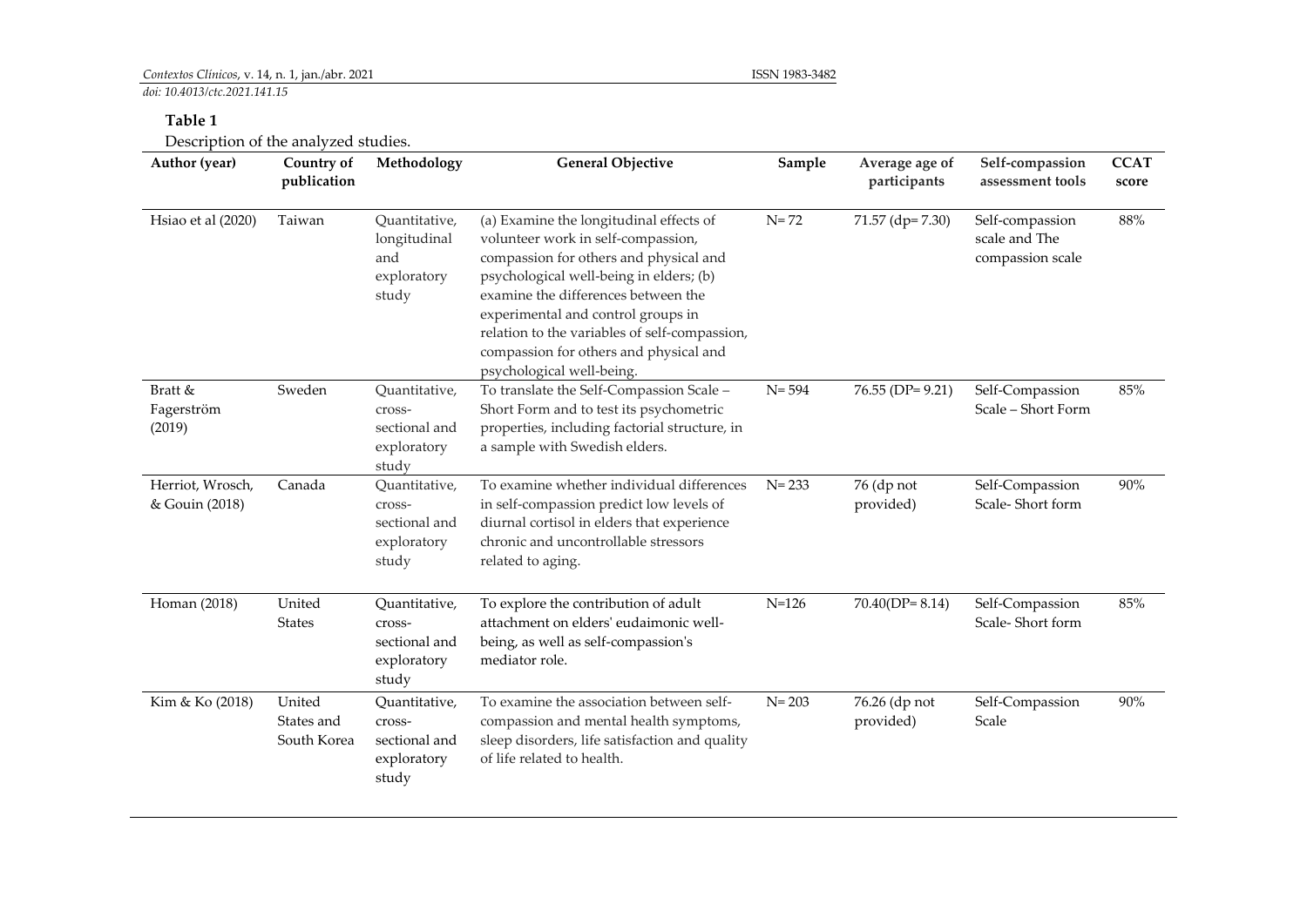Exploring Self-Compassion in Older Adults: a systematic review

| Bennet, Clarke,<br>Kowalski, &<br>Crocker (2017) | Canada                  | Qualitative<br>study                                             | To explore how women with more than 65<br>years of life perceive, experience and deal<br>with physical changes resulting from<br>aging.                                                                  | $N = 21$                                      | N/A               | Semi structured<br>interview                                                                                                         | 83% |
|--------------------------------------------------|-------------------------|------------------------------------------------------------------|----------------------------------------------------------------------------------------------------------------------------------------------------------------------------------------------------------|-----------------------------------------------|-------------------|--------------------------------------------------------------------------------------------------------------------------------------|-----|
| Moss et al. (2015)                               | United<br><b>States</b> | Randomized<br>clinical trial<br>with mixed<br>methods            | To test the viability and effectiveness of the<br>adaptation of a program based on<br>mindfulness for stress reduction in a<br>sample of elders living in a community.                                   | $N = 39$                                      | $82.0$ (dp= 7.2)  | Self-Compassion<br>Scale                                                                                                             | 95% |
| Smith (2015)                                     | United<br><b>States</b> | Ouantitative,<br>cross-<br>sectional and<br>exploratory<br>study | To examine the relationship between self-<br>compassion, stress and health in elders'<br>psychological well-being.                                                                                       | $N = 102$                                     | $82.1$ (dp= 5.53) | Self-Compassion<br>Scale - Short form                                                                                                | 63% |
| Allen & Leary<br>(2013)                          | United<br><b>States</b> | Quantitative,<br>cross-<br>sectional and<br>exploratory<br>study | To examine the role of self-compassion in<br>individuals' well-being as they grow old.                                                                                                                   | $N = 121$                                     | $76.2$ (dp= 6.74) | Self-Compassion<br>Scale - Short form                                                                                                | 80% |
| Phillips &<br>Ferguson (2013)                    | Australia               | Cross-<br>sectional and<br>exploratory<br>study                  | (a) To explore how self-compassion can be<br>associated with four aspects of elders' well-<br>being;<br>(b) to identify the latent structure of the<br>self-compassion scale in a sample with<br>elders. | $N = 185$                                     | 73.42 (dp= 6.72)  | Self-Compassion<br>Scale                                                                                                             | 83% |
| Allen,<br>Goldwasser, &<br>Leary (2012)          | United<br><b>States</b> | Quantitative,<br>cross-<br>sectional and<br>exploratory<br>study | To explore the role that self-compassion<br>may have in evaluating differences in<br>elders' well-being.                                                                                                 | Study 1:<br>$N = 132$<br>Study 2:<br>$N = 71$ | N/A               | Study 1: Self-<br>Compassion Scale<br>Study 2: Brief<br>scale created by<br>the authors from<br>the Self-<br><b>Compassion Scale</b> | 78% |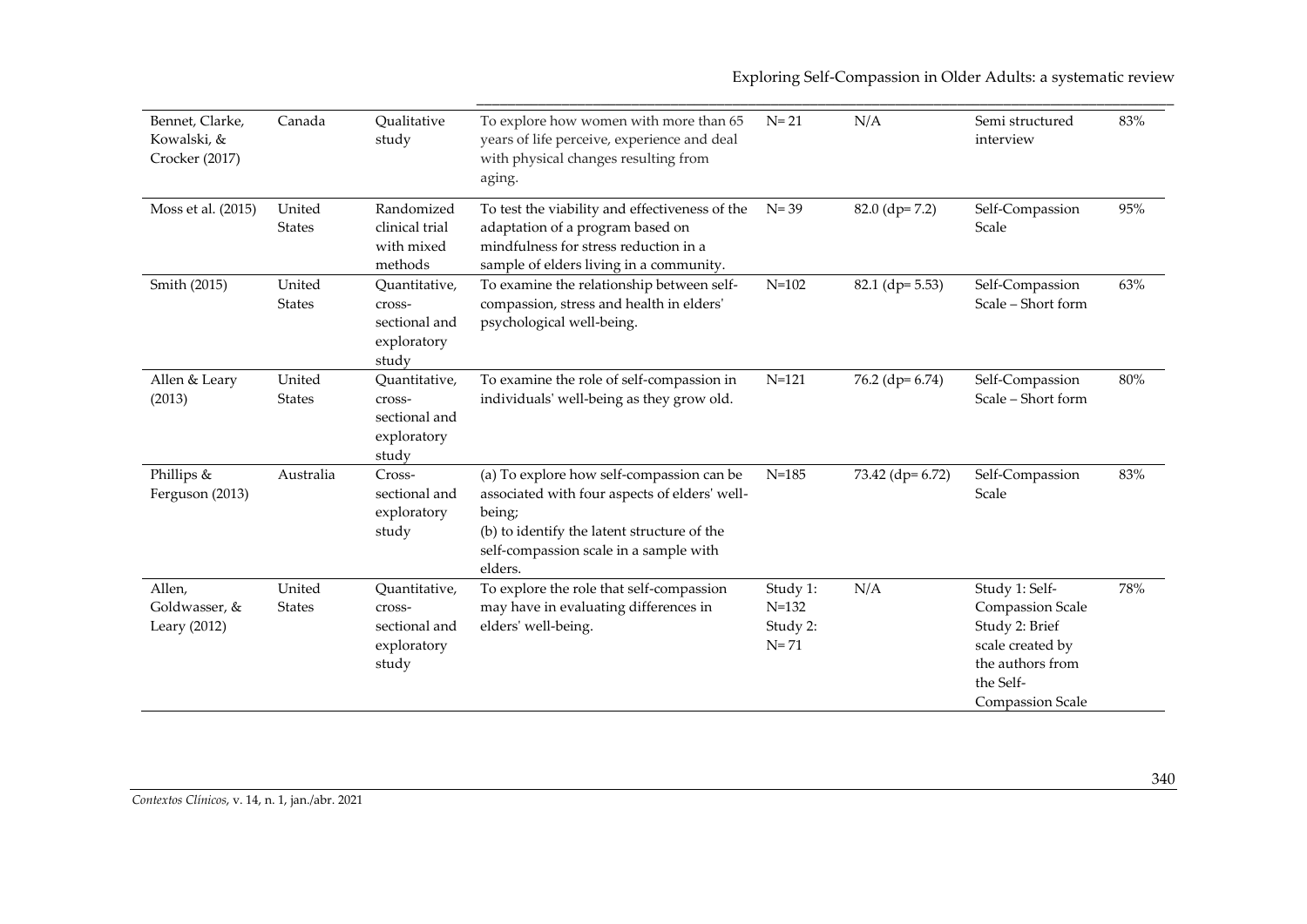## **Results**

### *Analysis of methodological quality*

The CCAT's mean total score for the articles analyzed in this review was 83,63% (scope in between 63%-95%). While there were no studies with low methodological quality, none of their final scores reached a quality level of 100%. Such outcomes must be interpreted with caution, since the total score represents the sum of eight distinct evaluations on different parts of each article. Thus, it is possible for an article to have obtained the maximum score on one area of evaluation and a low score on another, which may have affected the final result.

### *Self-compassion in samples with elders*

In general, there is an agreement that self-compassion is not only an existing, but also an important variable in samples with elders. However, it behaves in distinct forms in the analyzed articles. For example, in a cross-sectional exploratory study, selfcompassion presented a moderately high mean in the aforementioned sample (Phillips & Ferguson, 2013). In a randomized clinical trial with mixed methods, though, selfcompassion presented a regular range in the quantitative analysis of both the experimental and control groups, as well as in relation to evaluation periods. However, the authors selected ten participants from their experimental sample to participate in a qualitative interview that approached self-compassion. In the qualitative data, selfcompassion was found to be quite present among participants, suggesting their perception of its importance (Moss et al., 2015). When measured one year after volunteer work in an experimental group and a control group, self-compassion was found to be lower in the control group while maintained in the experimental group (Hsiao et al., 2020), demonstrating the variable's continuous character over time when encouraged by stimuli.

Not all articles performed correlational analyses between sociodemographic variables and self-compassion. Among the studies that did, there is no unanimity across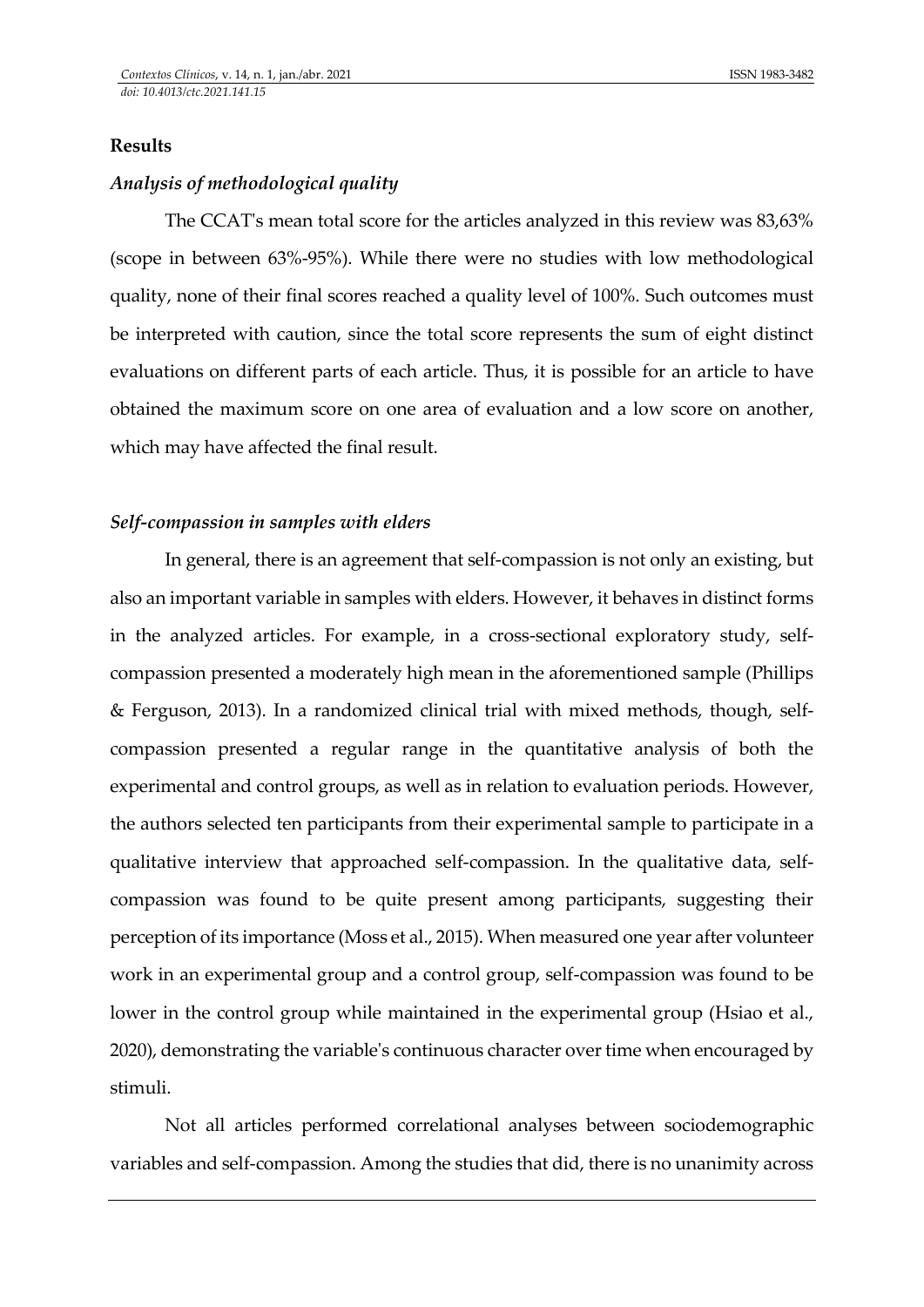their data. In a study conducted by Kim and Ko (2018), participants' age was found to be significantly correlated with the negative component of self-compassion, but not with its total score. In Phillips and Ferguson (2013), on the other hand, no significant correlation was found between age and self-compassion. In Bratt and Fagerström's (2019) research, where they sought to conduct the validation and factorial analysis of a brief scale in a sample with elder Koreans, there was no correlation between age and the scale's total score. However, increased age was associated with lower scores on its "selfcriticism" factor and higher scores on its "common humanity" factor. Moreover, once the sample was stratified by age, the scale presented greater internal consistency within individuals aged between 66 and 71 years which comprised the sample's youngest group. In the only qualitative study in this review, the authors assessed that the older women from their interviewed sample were the ones who reported greater resistance to the concept of self-compassion (Bennet, Clarke, Kowalski, & Crocker, 2017). Such discrepancy among the presented results suggests the need of an evaluation of the samples' specificities beyond chronological age.

\_\_\_\_\_\_\_\_\_\_\_\_\_\_\_\_\_\_\_\_\_\_\_\_\_\_\_\_\_\_\_\_\_\_\_\_\_\_\_\_\_\_\_\_\_\_\_\_\_\_\_\_\_\_\_\_\_\_\_\_\_\_\_\_\_\_\_\_\_\_\_\_\_\_\_\_\_\_\_\_\_\_\_\_\_\_\_\_\_\_

In relation to gender, there was no agreement among the few studies that made such association. In one article, women presented a lower self-compassion score than men (Bratt & Fagerström, 2019). In the same study, higher scores in the "self-judgement," "isolation," "mindfulness" and "overidentification" factors were negatively correlated with the male sex. Kim and Ko (2018) stated that men scored higher than women in the negative components of the self-compassion scale, even though the difference was statistically insignificant. In yet another study, no significant correlation was found with biological sex, but women did score significantly higher than men in the "common humanity" factor (Phillips & Ferguson, 2013).

It is important to note that seven of the studies evaluated in this review presented a greater number of women in their samples. Additionally, it is worth noting that the study conducted by Bennet and colleagues (2017) was the only one to report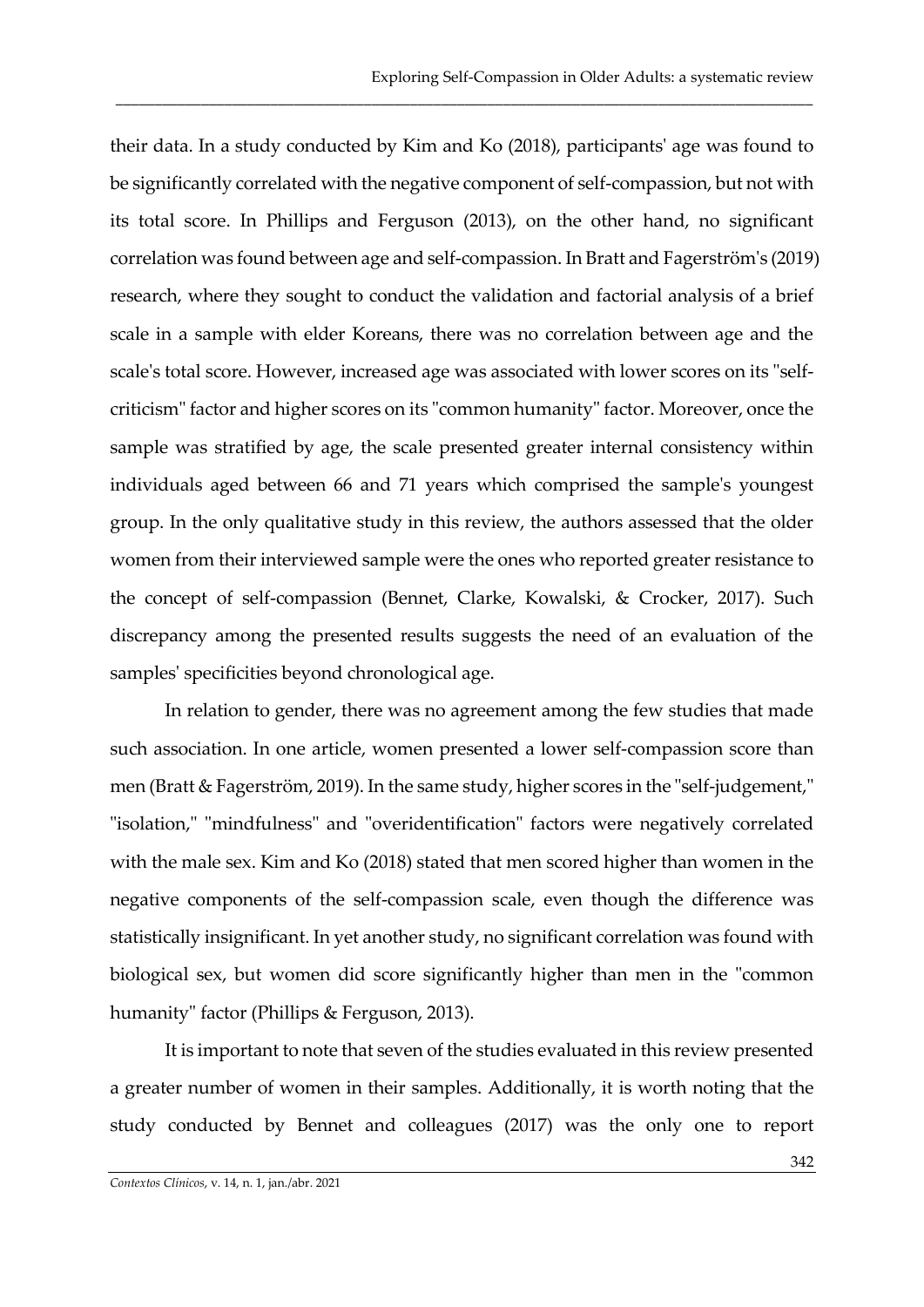\_\_\_\_\_\_\_\_\_\_\_\_\_\_\_\_\_\_\_\_\_\_\_\_\_\_\_\_\_\_\_\_\_\_\_\_\_\_\_\_\_\_\_\_\_\_\_\_\_\_\_\_\_\_\_\_\_\_\_\_\_\_\_\_\_\_\_\_\_\_\_\_\_\_\_\_\_\_\_\_\_\_\_\_\_\_\_\_\_\_

participants' sexual orientation in its sociodemographic data. Moreover, even though Smith (2015) also described participants' average income in her sociodemographic results, Herriot, Wrosch, and Gouin, (2018) were the only ones to report that selfcompassion was positively correlated with elders' economic status.

Out of the eleven analyzed studies, ten used quantitative methods to measure self-compassion in different samples of elders. Out of those, four utilized the Self-Compassion Scale (Hsiao et al., 2020; Kim & Ko, 2018; Moss et al., 2015; Phillips & Ferguson, 2013), five utilized the aforementioned scale's short form (Bratt & Fagerström, 2019; Herriot et al. 2018; Homan, 2018; Smith, 2015; Allen & Leary, 2014) and one article (Allen, Goldwasser, & Leary, 2012) utilized both. This last article included two studies. In their first study, the authors used the version of the Self-Compassion Scale with 26 items. In their second study, the authors created a 12-item scale based on the previous one, as the 26-item version was found to be difficult for elders to understand. The authors stated that, after the completion of this study, which has not yet been published, a short form of the scale composed of 12 items was made available in another publication by the authors of the original scale. Allen et al. (2012) pointed out that both the version created by them for this study and the one created by the authors of the original scale presented low reliability when compared with younger samples.

Other studies disagreed on the reliability of the brief scale. Smith (2015) found low alphas in two of its subscales (Self-Compassion: .76; and Common Humanity: .55) and mentioned the use of the short form in her limitations. The author suggested that future studies that aim to include these subscales in their analyses utilize the 26-item version. Through their work, Bratt and Fagerström (2019) sought to evaluate the internal consistency and validity of the short form in a randomized sample of Swedish elders, using confirmatory factor analysis with one 6 factor and one 2 factor model. In their results, the authors suggest psychometric issues with the use of the brief scale since it presented an internal consistency of >.70 only in the group of younger participants aged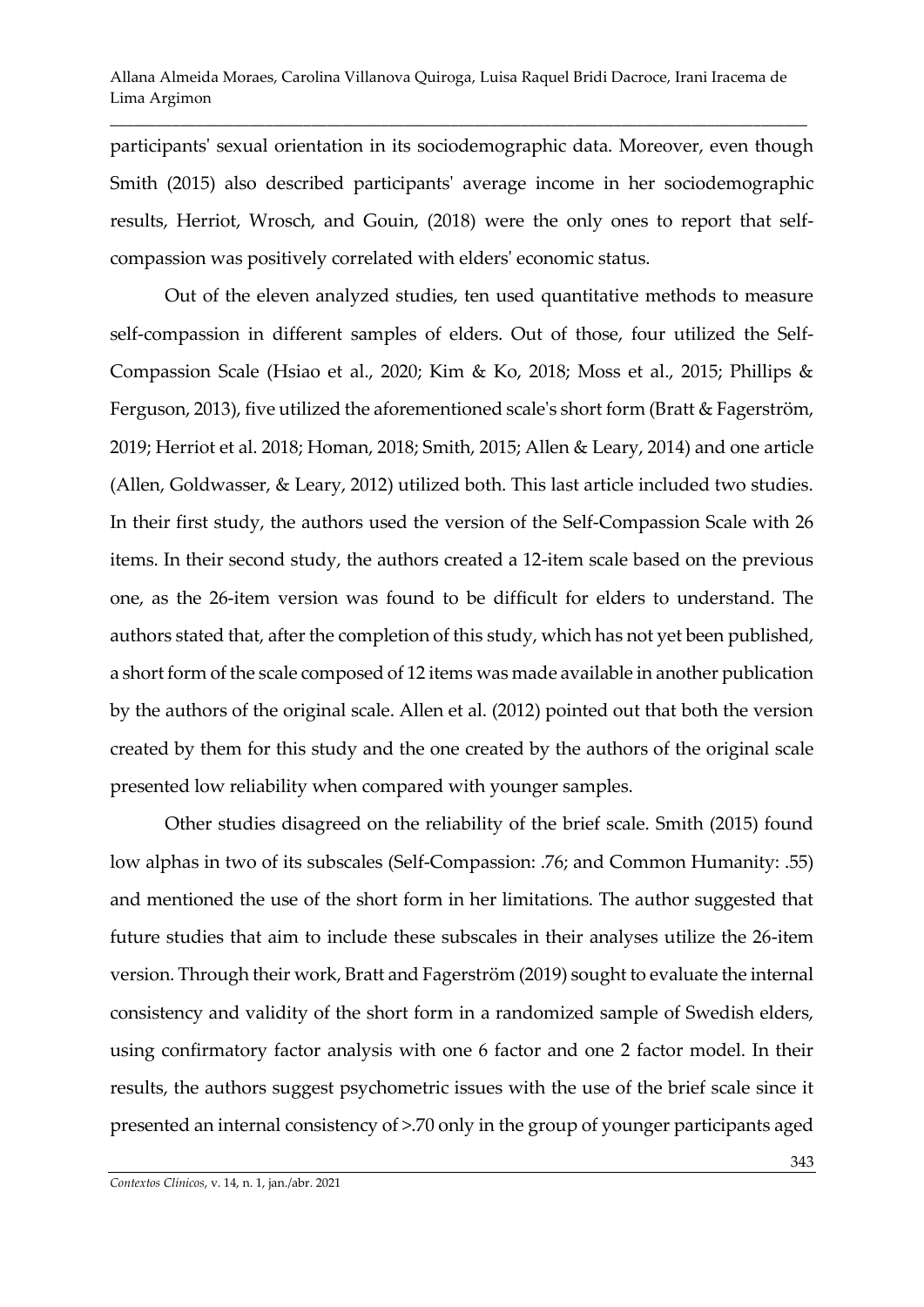between 66 and 71 years old. The six factor analysis model did not present acceptable internal consistency in the total scale and any subscale except for self-criticism. In the two factor analysis model, only the negative self-compassion component presented good internal consistency, both in the overall sample and in the younger group. On the other hand, Herriot et al. (2018) stated that the brief scale presented an internal consistency of .80 in their study. Thus, there is a need for more analyses of both reliability and internal consistency of the short form of the Self-Compassion Scale in different samples with elders.

\_\_\_\_\_\_\_\_\_\_\_\_\_\_\_\_\_\_\_\_\_\_\_\_\_\_\_\_\_\_\_\_\_\_\_\_\_\_\_\_\_\_\_\_\_\_\_\_\_\_\_\_\_\_\_\_\_\_\_\_\_\_\_\_\_\_\_\_\_\_\_\_\_\_\_\_\_\_\_\_\_\_\_\_\_\_\_\_\_\_

### *Variables associated with self-compassion*

Self-compassion is associated with different dependent variables, and has been tested with different models to evaluate its interaction as a mediator and predictor variable. Furthermore, self-compassion has been positively associated with overall wellbeing (Allen et al., 2012), life satisfaction (Allen et al., 2012; Kim & Ko, 2018), social functioning, successful aging (Allen et al., 2012), life meaning (Phillips & Ferguson, 2013), happiness (Smith, 2015), self-acceptance, personal growth, life purpose, positive relationships and domain of one's environment (Homan, 2018).

Two studies stratified the tool for evaluating self-compassion in two factors, with those being its positive and negative components. In their analyses, Kim and Ko (2018) found the negative component of self-compassion to be significantly correlated with depression, anxiety, sleep disorders, life satisfaction and quality of life related to health. While self-compassion's positive component presented no correlation with depression, anxiety, sleep disorders and the total score of quality of life related to health, it presented a correlation with life satisfaction and the self-care component of quality of life related to health. In Phillips and Ferguson (2013), the variables positive affect and ego integrity were found to be positively correlated with only the positive component of selfcompassion. Negative affect was related to higher scores in the negative component of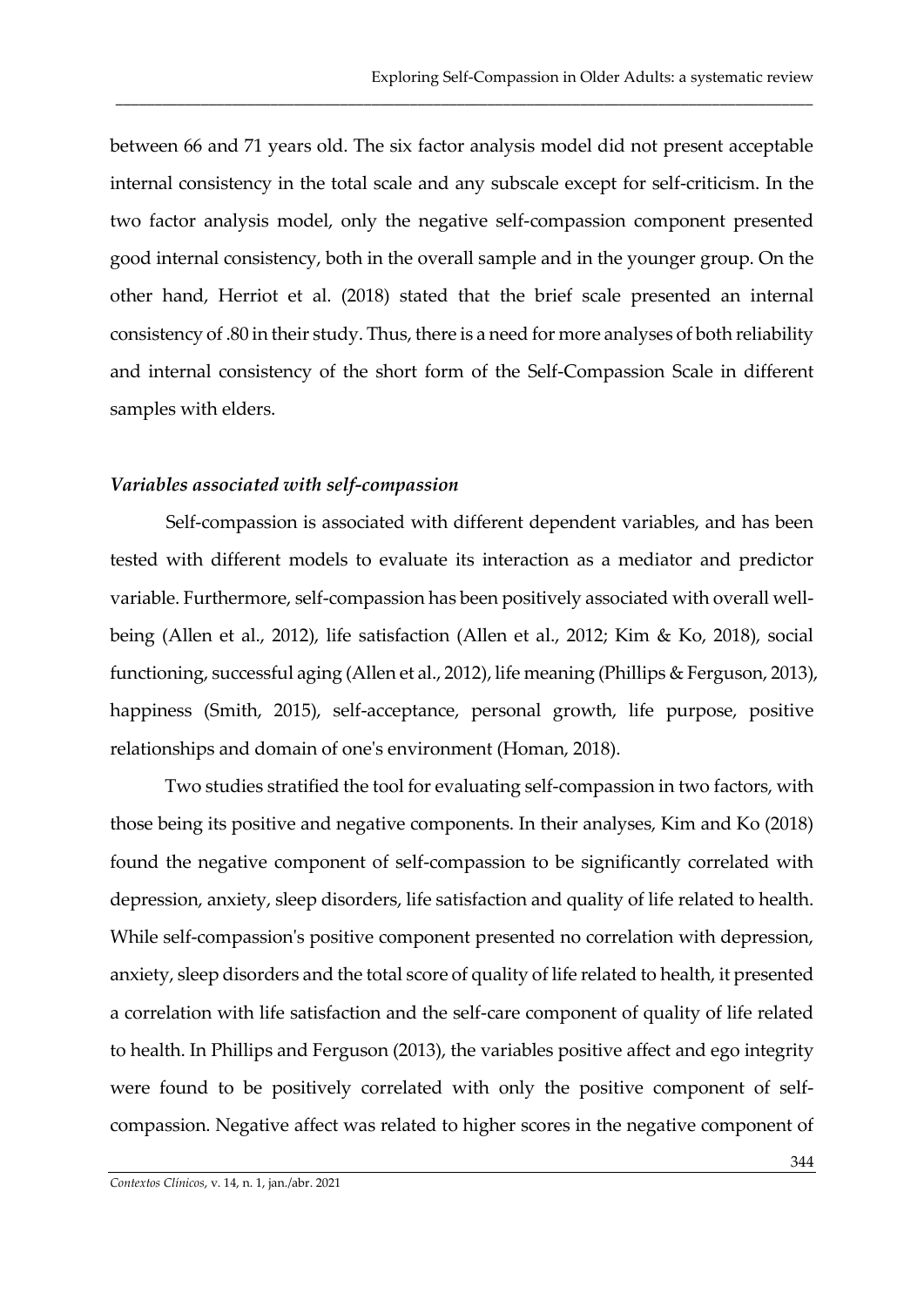\_\_\_\_\_\_\_\_\_\_\_\_\_\_\_\_\_\_\_\_\_\_\_\_\_\_\_\_\_\_\_\_\_\_\_\_\_\_\_\_\_\_\_\_\_\_\_\_\_\_\_\_\_\_\_\_\_\_\_\_\_\_\_\_\_\_\_\_\_\_\_\_\_\_\_\_\_\_\_\_\_\_\_\_\_\_\_\_\_\_

self-compassion. Upon the conduction of regression analyses, high levels of selfcompassion were found to predict high levels of life meaning and ego integrity. Only self-compassion's positive factor predicted the variable positive affect. These results suggest that elders with higher levels of self-compassion will also have greater chances of experiencing higher levels of well-being.

Variables related to physical well-being were substantially explored in the research of Allen et al. (2012), which consisted of two studies. The findings of study 1 found self-compassion to be an important mediator of the relation between perception of greater pain and overall well-being, as individuals with higher levels of both pain and self-compassion reported greater well-being. Moreover, participants who reported less overall health but high scores of self-compassion presented a greater well-being than participants with low self-compassion. The poorer their health, the more selfcompassion was found to be related with the maintenance of their well-being. Low mobility has been associated with lower life satisfaction in elders with lower levels of self-compassion, and has been related with lower well-being, with the latter being higher when self-compassion scores were lower. In study 2, self-compassion presented a significant interaction with walking difficulties and willingness to use a walker, as well as with walking difficulties and openness to accept another individual's assistance as physical support. Self-compassion was also negatively associated with how much an individual will resist the need of assistance for walking, and predicted the frequency with which participants asked others to repeat information.

Self-compassion was found to be negatively correlated with depression (Allen et al., 2012; Smith, 2015). Lower depression indices, along with lower sleep disorders scores and greater life satisfaction have been found to predict the positive component of selfcompassion in regression models. Some of the negative component's predictors included higher scores of depression, anxiety, sleep disorders, and lower life satisfaction (Kim & Ko, 2018). Lower self-compassion and poorer health predicted a greater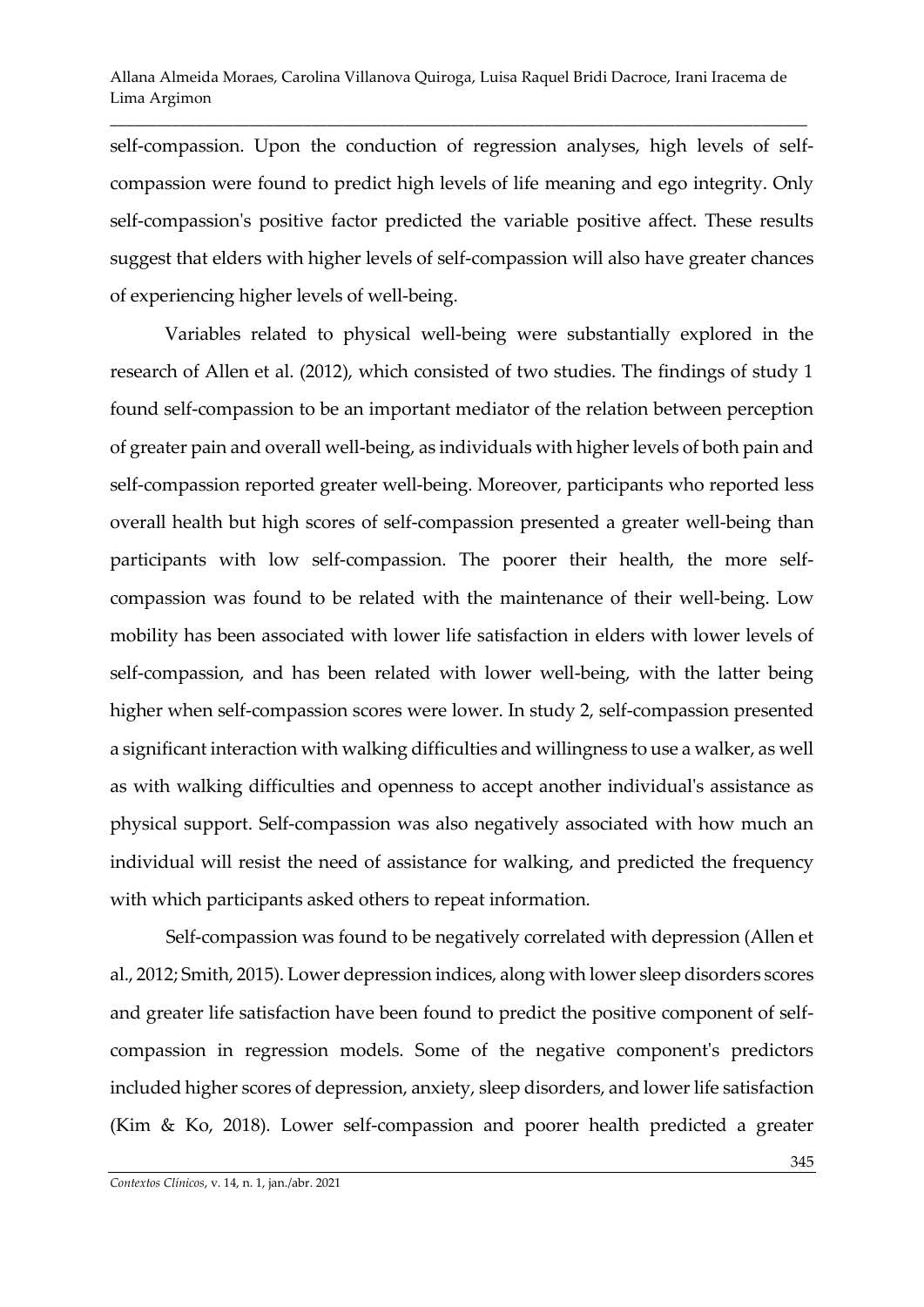depression score. Moreover, high levels of stress predicted lower happiness in individuals with lower self-compassion, and the relation between elders' health and happiness was moderated by self-compassion (Smith, 2015). In general, most studies found correlations between self-compassion and positive variables.

\_\_\_\_\_\_\_\_\_\_\_\_\_\_\_\_\_\_\_\_\_\_\_\_\_\_\_\_\_\_\_\_\_\_\_\_\_\_\_\_\_\_\_\_\_\_\_\_\_\_\_\_\_\_\_\_\_\_\_\_\_\_\_\_\_\_\_\_\_\_\_\_\_\_\_\_\_\_\_\_\_\_\_\_\_\_\_\_\_\_

The only study that included a biological variable was conducted by Herriot et al. (2018), and involved the measurement of diurnal cortisol in a sample of elders, which was then correlated with stressor experiences and self-compassion. Their results found higher levels of cortisol to be negatively associated with self-compassion and observed in participants who reported greater physical problems, intense regret and greater functional incapacity, along with low self-compassion. Self-compassion predicted lower levels of cortisol in participants who reported greater functional incapacity and in those with intense regret.

Allen and Leary (2014) explored the association between self-compassion and changes derived from aging. In order to do so, they stratified their sample in three groups in their analyses. The first group was supposed to report a positive change, the second group was supposed to report a negative change, and the third group was supposed to report a neutral change, without the need of it being positive or negative. Self-compassion was associated with the positive outlook, thoughts about aging and changes associated with aging, and predicted self-compassionate cognitions towards the described event and changes associated with aging. Self-compassion also predicted participants' tendency to deal with the described event by being kind to themselves.

It is worth noting that, in two studies, self-compassion was not part of the general objective, but rather utilized as an associative variable or secondary objective. In their study, Bennet et al. (2017) aimed to explore how physically active women between 65 and 94 years old perceived and experienced their bodies after aging. Self-compassion emerged as a secondary objective in order to understand the perceptions of its function for managing body changes. In Moss et al. (2015), the authors' objective was to test the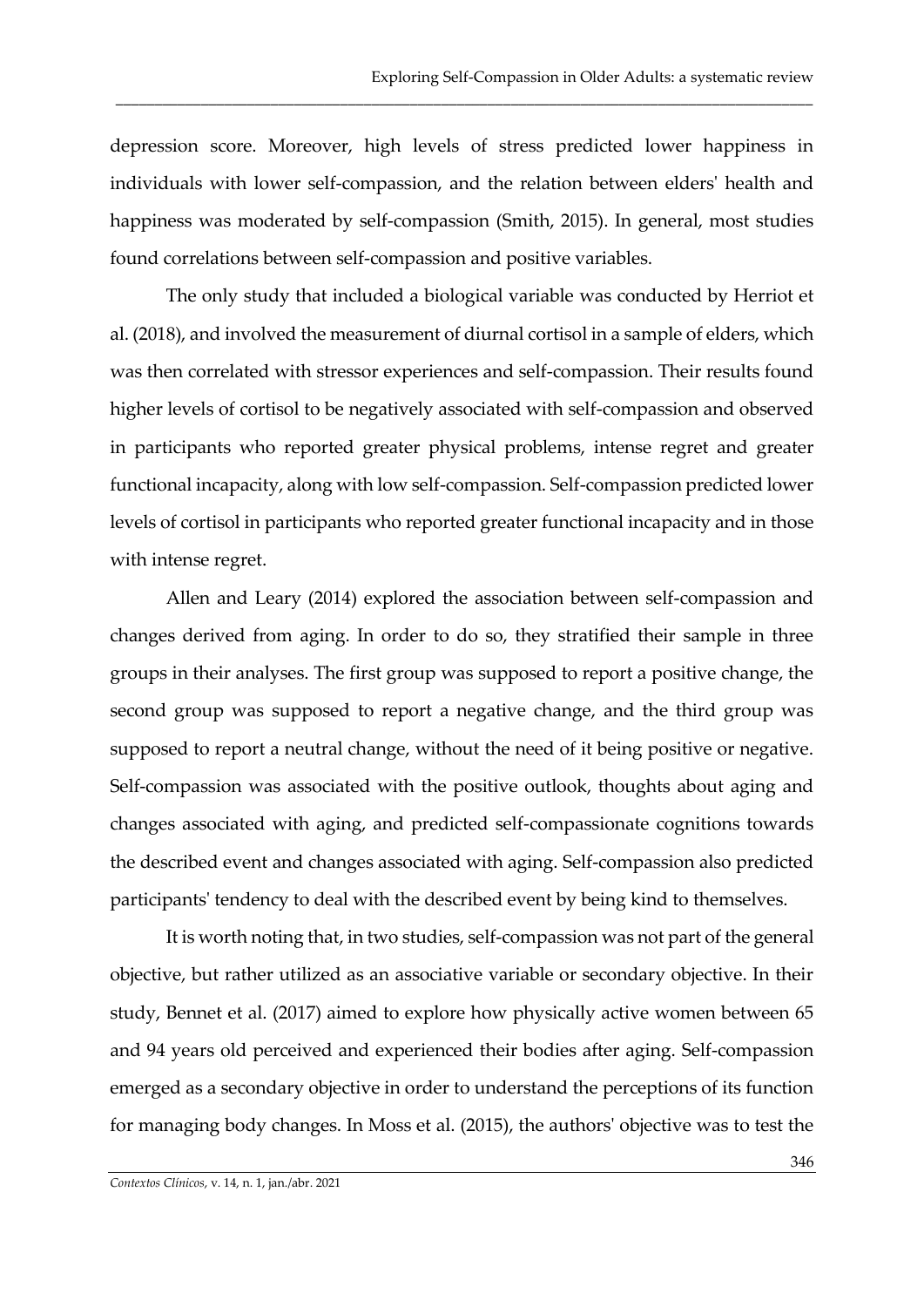\_\_\_\_\_\_\_\_\_\_\_\_\_\_\_\_\_\_\_\_\_\_\_\_\_\_\_\_\_\_\_\_\_\_\_\_\_\_\_\_\_\_\_\_\_\_\_\_\_\_\_\_\_\_\_\_\_\_\_\_\_\_\_\_\_\_\_\_\_\_\_\_\_\_\_\_\_\_\_\_\_\_\_\_\_\_\_\_\_\_

viability and effectiveness of the adaptation of a program based in mindfulness for stress reduction in a sample of elders from a community. In this study, self-compassion was used to evaluate secondary results, being associated with the tools of analyses of variables relevant to healthy aging. Thus, it is clear that self-compassion has already won its place in studies with distinct objectives, emerging as a mediator variable for healthy outcomes in aging.

#### **Discussion**

Self-compassion has been associated with one's ability to manage adversities and make necessary changes in life (Neff, 2011), both particularly relevant for aging challenges. For Gilbert and Proctor (2006), adopting a self-compassionate posture can affect the way in which older adults feel about aging and themselves, as well as their reactions to challenges, failures, and inevitable losses. However, research on the impacts and potential benefits of self-compassion in elders seem to be widely neglected in the literature to the point where, even though self-compassionate aging may constitute an emerging area for research, only 11 studies met this review's eligibility criteria.

The different studies involving self-compassion in samples with elders that have been conducted were all done outside of Brazil. The growth of publications in this area was found to be little expressive and nonlinear. None of the studies on this theme took place in Latin America, with the majority of them having been conducted in the United States. The remaining samples studied consisted of elders from Taiwan, Sweden, Canda, South Korea and Australia. Regarding sample characterization, we observed that evaluations of socioeconomic status and sexual orientation are still seldom explored. Similarly, none of the studies identified participants' religious affiliations, demonstrating how little cultural and social differences are contemplated in current research. Being aware of the variety of religious and spiritual expressions can promote a better understanding of their older members, since spiritual care must be faced in a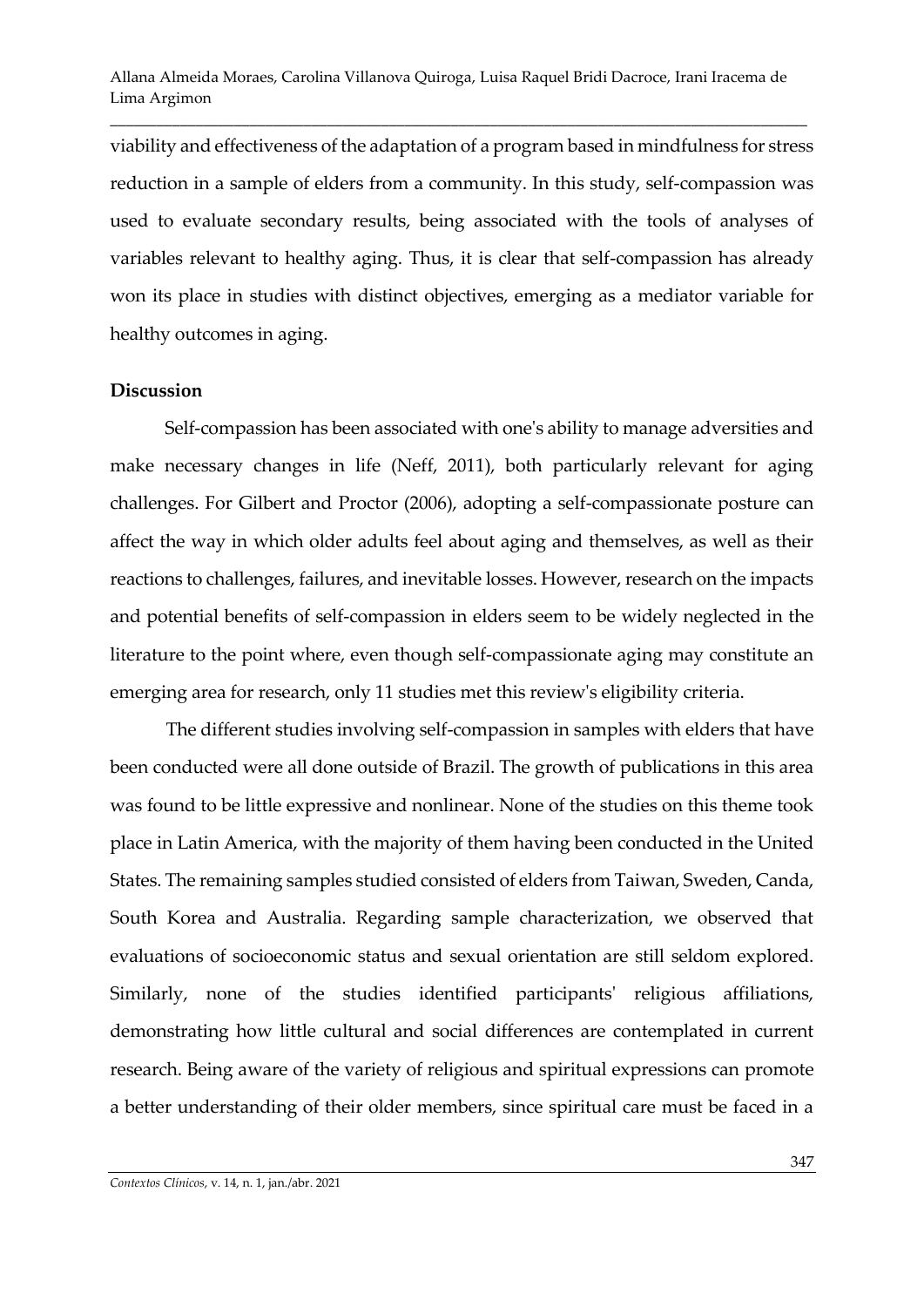holistic manner. While it is usually provided by spiritual or pastoral carers, all healthcare professionals have an important role to perform regarding this type of care (Lepherd et al., 2019).

\_\_\_\_\_\_\_\_\_\_\_\_\_\_\_\_\_\_\_\_\_\_\_\_\_\_\_\_\_\_\_\_\_\_\_\_\_\_\_\_\_\_\_\_\_\_\_\_\_\_\_\_\_\_\_\_\_\_\_\_\_\_\_\_\_\_\_\_\_\_\_\_\_\_\_\_\_\_\_\_\_\_\_\_\_\_\_\_\_\_

In regards to the utilized research designs, we observed a variety of models and result measures, with most of the studies being exploratory, even though few of them explored correlational analyses between dependent and sociodemographic variables. At the same time, studies involving randomized samples, which would have promoted greater precision on the impact of self-compassion, were scarce. While searching for this review's articles, we frequently found studies that did not perform separate analyses for age subgroups, making it difficult to determine if the evaluation tools are indeed reliable to illustrate older individuals' point of view. Although such findings may provide important information for the overall population, they may not represent specific needs of the elderly.

It is also important to mention the low incidence of intervention studies. In this review, we only found one study with a randomized clinical trial on the adaptation of an intervention with a sample of elders (Moss et al., 2015), and its emphasis was not even on self-compassion, which was used as a variable associated with secondary outcomes. Considering the amount of changes and losses that occur during aging's normal process, it is important to develop interventions that can assist elders in obtaining efficient strategies for a better adaptation to their environment and its changes. This relates to the concept of successful aging, in which the elder continues to have an active life despite the usual decline associated with aging. By developing, maintaining or improving their abilities, the elders can also improve their health and quality of life (Perez-Blasco, Sales, Melendez, & Mayodormo, 2016). If it is presumed that the foundation for successful aging is one's ability to adapt to changes, interventions involving self-compassion can promote an emotionally positive attitude which will ultimately provide protection against the negative consequences of self-criticism,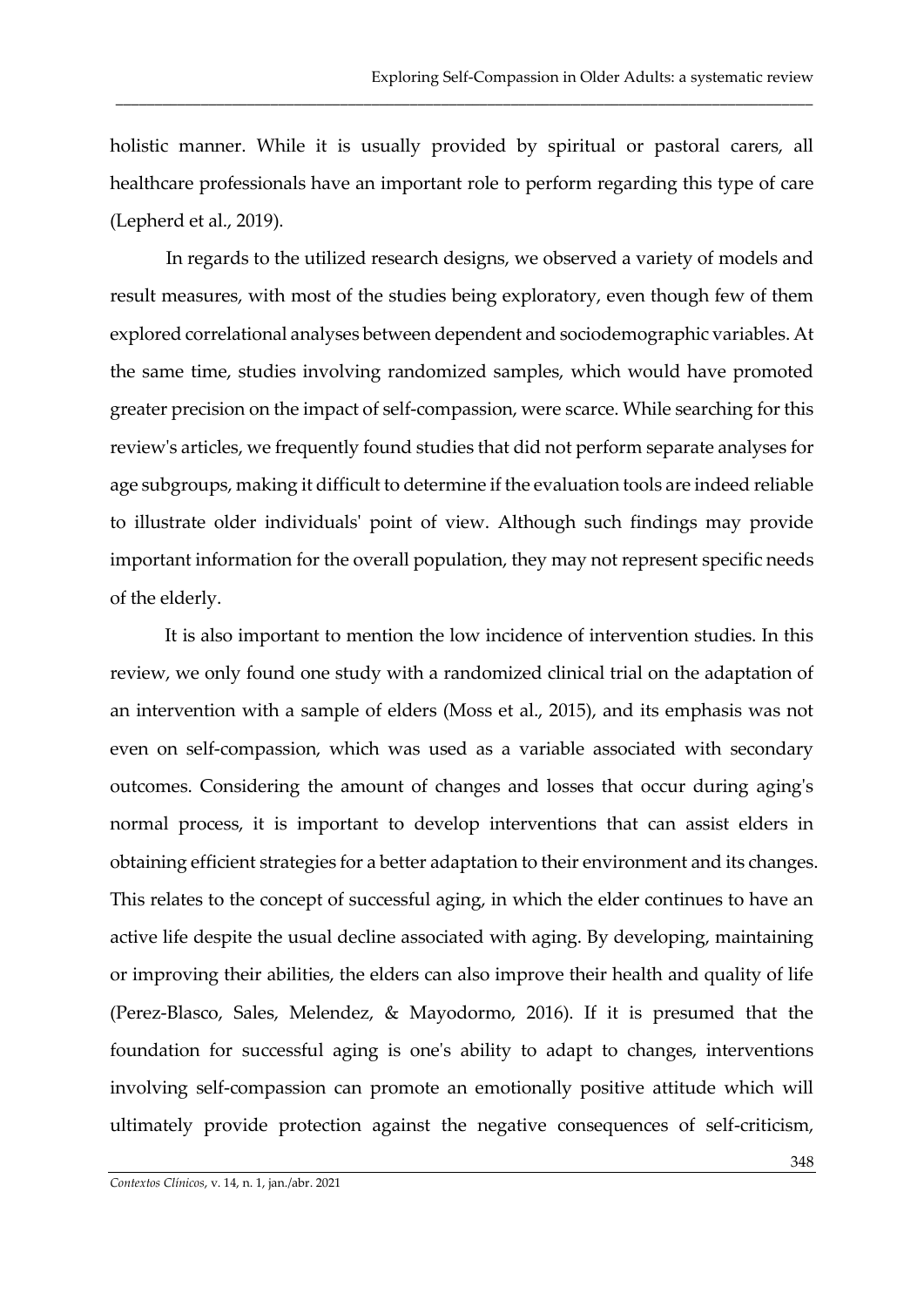\_\_\_\_\_\_\_\_\_\_\_\_\_\_\_\_\_\_\_\_\_\_\_\_\_\_\_\_\_\_\_\_\_\_\_\_\_\_\_\_\_\_\_\_\_\_\_\_\_\_\_\_\_\_\_\_\_\_\_\_\_\_\_\_\_\_\_\_\_\_\_\_\_\_\_\_\_\_\_\_\_\_\_\_\_\_\_\_\_\_

isolation and rumination (Neff, 2003). Thus, self-compassion constitutes a valuable tool for working with elders (Neff & Germer, 2013), since it provides benefits for their mental health and coping of stressful events in old age (Allen & Leary, 2014). It is also important to emphasize that interventions that are effective for young adults may not be generalizable for older adults due to the life experiences of both groups being mostly different.

Furthermore, we must highlight the low number of studies that opted to conduct a follow up with their samples, depriving themselves from analyzing the long-term effects of their interventions. Longitudinal studies and follow ups could be valuable for providing evidence for the efficacy of interventions on this theme. It is presumed that this also relates to challenges found in research involving elders and the idiosyncrasies of this age group. Barriers such as aging, illnesses, deaths and more typical situations make research with this population peculiar, and involve some obstacles that may be little attractive to the scientific community in terms of research continuity.

As for construct evaluation tools, we identified a need for more analyses on the reliability and consistency of the short form of the Self-Compassion Scale in different samples with elders. We also identified that need with the Self-Compassion Scale, which is the main available tool to evaluate self-compassion, and thus must have its factorial structure determined to be valid and replicable for different populations (Neff, Whittaker & Karl, 2017). Additionally, comprehension factors must also be taken into account, as such materials include reverse items which can lead to confusion in the interpretation of such questions by elders.

In the present review, most studies were found to correlate self-compassion with positive variables. Such data are confirmed by other studies with samples focused on other age groups. Indeed, self-compassion seems to reinforce positive states, so much so that in a recent meta-analysis (Zessin et al., 2015) it has been associated with feelings of satisfaction, happiness, wisdom, optimism, gratitude, curiosity, creativity and positive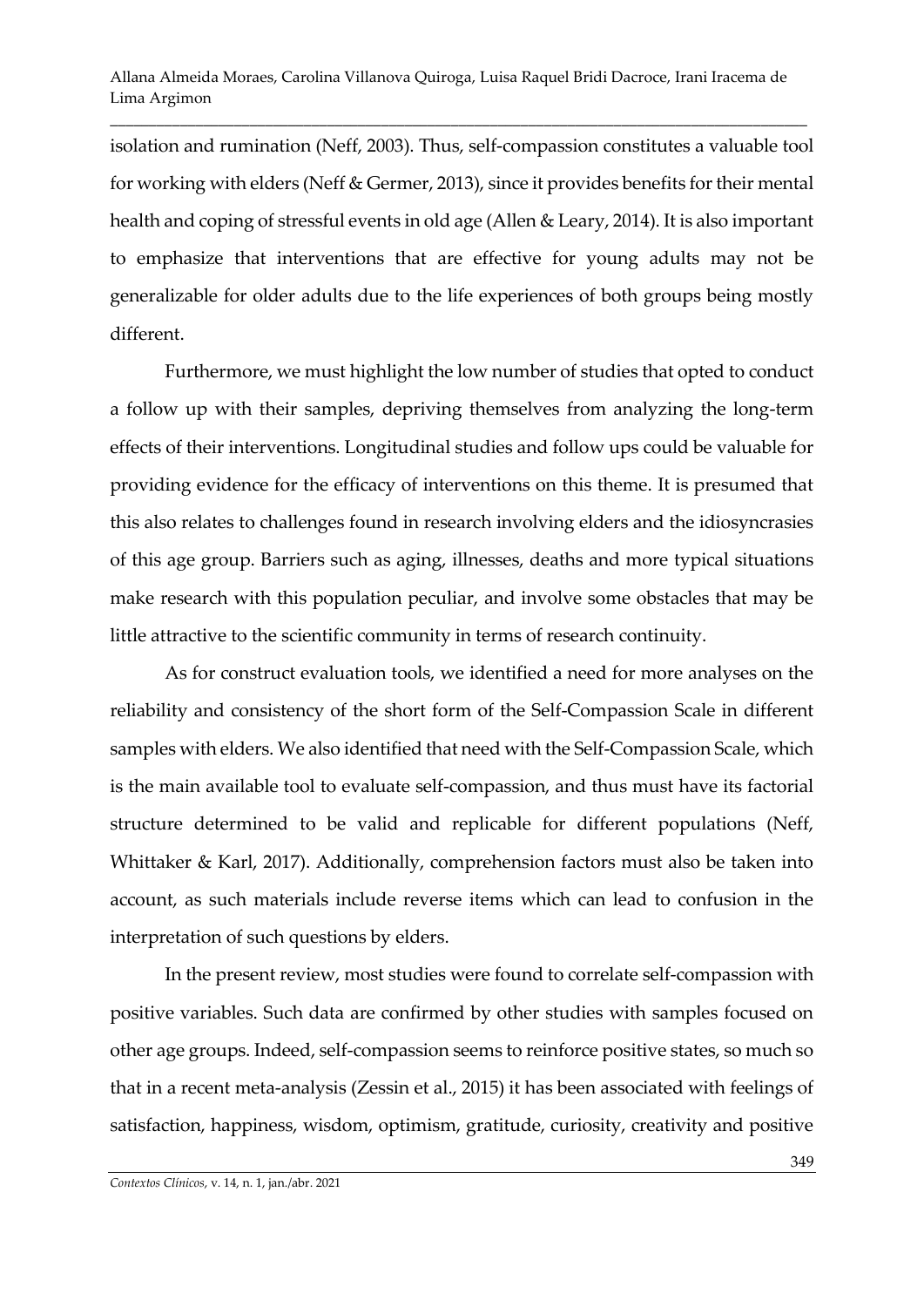affect. In other studies, it was found to be associated with positive psychological strengths, such as happiness, wisdom, curiosity, personal initiative and emotional intelligence (Heffernan, Griffin, McNulty & Fitzpatrick, 2010; Hollis-Walker & Colosimo, 2011; Neff, Kirkpatrick & Rude, 2007). Some authors have proposed that selfcompassion could be a source of positive aging, given the positive associations found between self-compassion and positive affect, meaning of life and psychological wellbeing, also known as eudaimonic well-being (Keyes, Shmotkin & Ryff, 2002).

\_\_\_\_\_\_\_\_\_\_\_\_\_\_\_\_\_\_\_\_\_\_\_\_\_\_\_\_\_\_\_\_\_\_\_\_\_\_\_\_\_\_\_\_\_\_\_\_\_\_\_\_\_\_\_\_\_\_\_\_\_\_\_\_\_\_\_\_\_\_\_\_\_\_\_\_\_\_\_\_\_\_\_\_\_\_\_\_\_\_

Moreover, self-compassion has been associated with a positive tone, positively influencing thoughts and changes related to aging, with it predicting cognitions of selfcompassion towards those changes (Allen & Leary, 2014). This reinforces how important self-compassion is as a source of eudaimonic happiness (which involves finding purpose and meaning of life instead of seeking pleasure and avoiding pain). It is also an important inner resource that helps individuals find hope and inner strength when faced with the challenges of life (Neff & Knox, 2017). In this regard, Neff et al. (2005) suggested that emotional regulation is a defining characteristic of self-compassion. By serving as a protective factor (Van Dam, Sheppard, Forsyth, & Earleywine, 2011), it has a cushioning effect that can be attributed to self-compassionate cognitive strategies represented by a positive cognitive restructuring (Allen & Leary, 2014), which contributes to a higher level of subjective well-being (Neff, Kirkpatrick & Rude, 2007).

Being able to regulate one's emotions and facing adversities have been associated with successful aging, subjective well-being and life satisfaction. Subjective well-being is considered a protective factor against adverse conditions, regardless of whether they are biological or social (Ryff, Friedman, Morozink & Tsenkova, 2012). It involves balancing positive and negative affects that result in life satisfaction.

Aside from correlations with psychological well-being, some studies also report positive associations between self-compassion and physical health, pain levels and sleep quality. This may be related to the fact that self-compassion is a promising and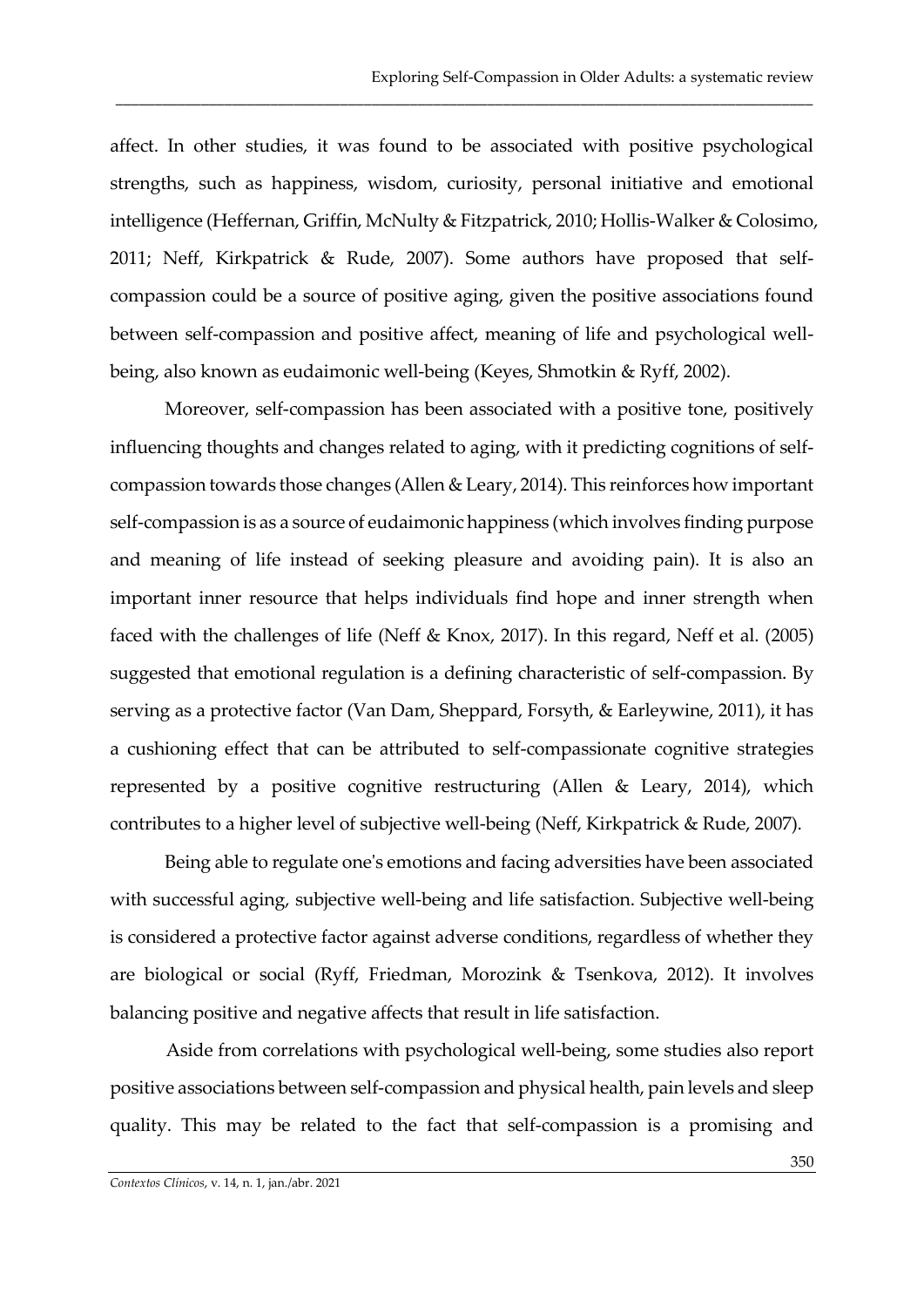\_\_\_\_\_\_\_\_\_\_\_\_\_\_\_\_\_\_\_\_\_\_\_\_\_\_\_\_\_\_\_\_\_\_\_\_\_\_\_\_\_\_\_\_\_\_\_\_\_\_\_\_\_\_\_\_\_\_\_\_\_\_\_\_\_\_\_\_\_\_\_\_\_\_\_\_\_\_\_\_\_\_\_\_\_\_\_\_\_\_

modifiable candidate that can potentially contribute to positive attitudes toward aging (Bryant et al., 2014; Miche, Elsasser, Schilling & Wahl, 2014). Elders with positive attitudes toward aging were found to live up to 7.5 years more than those with negative attitudes (Levy, Slade, Kunkel & Kasl, 2002). Positive attitudes are also associated with reduced cardiac events (Levy, Zonderman, Slade & Ferrucci, 2009), better development of healthy behaviors (Levy & Myers, 2004) and greater well-being among older adults (Bryant et al., 2012). An attitude is defined as a belief that has an evaluative component (Bryant et al., 2012). Attitudes regarding one's personal experience with aging are believed to become salient from midlife, initiated by physicals signs of aging, role transitions, menopause, possible health issues and the loss of one's parents that can lead individuals to question their own mortality (Wurm, Tomasik & Tesch-Romer, 2010). Negative attitudes, consistent with negative stereotypes of aging, can produce a selffulfilling prophecy, leading individuals to become less active, having less trust and having less meaning of life (Levy & Myers, 2004; Wurm et al., 2010). Identifying modifiable factors that might contribute to the formation of positive attitudes during midlife can be particularly useful for the development of interventions as a way to promote healthy aging.

Results also found self-compassion to be associated with reduced symptoms of depression and anxiety, highlighting evidence on how it may reduce the emotional burden of late life health issues. Thus, self-compassion can be particularly relevant for the well-being of those who face health issues common in adult life. In a meta-analysis, a great size effect was found when examining the relationship between self-compassion and psychopathology in 20 studies, with greater self-compassion being linked to lower indices of depression, anxiety and stress (Macbeth & Gumley, 2012). Even when older adults are not yet going through negative changes in life, self-compassion can play an important role in how they prepare for the future, since aging can be a stressful imminent event for those approaching this stage of life (Sneed, & Whitbourne, 2001).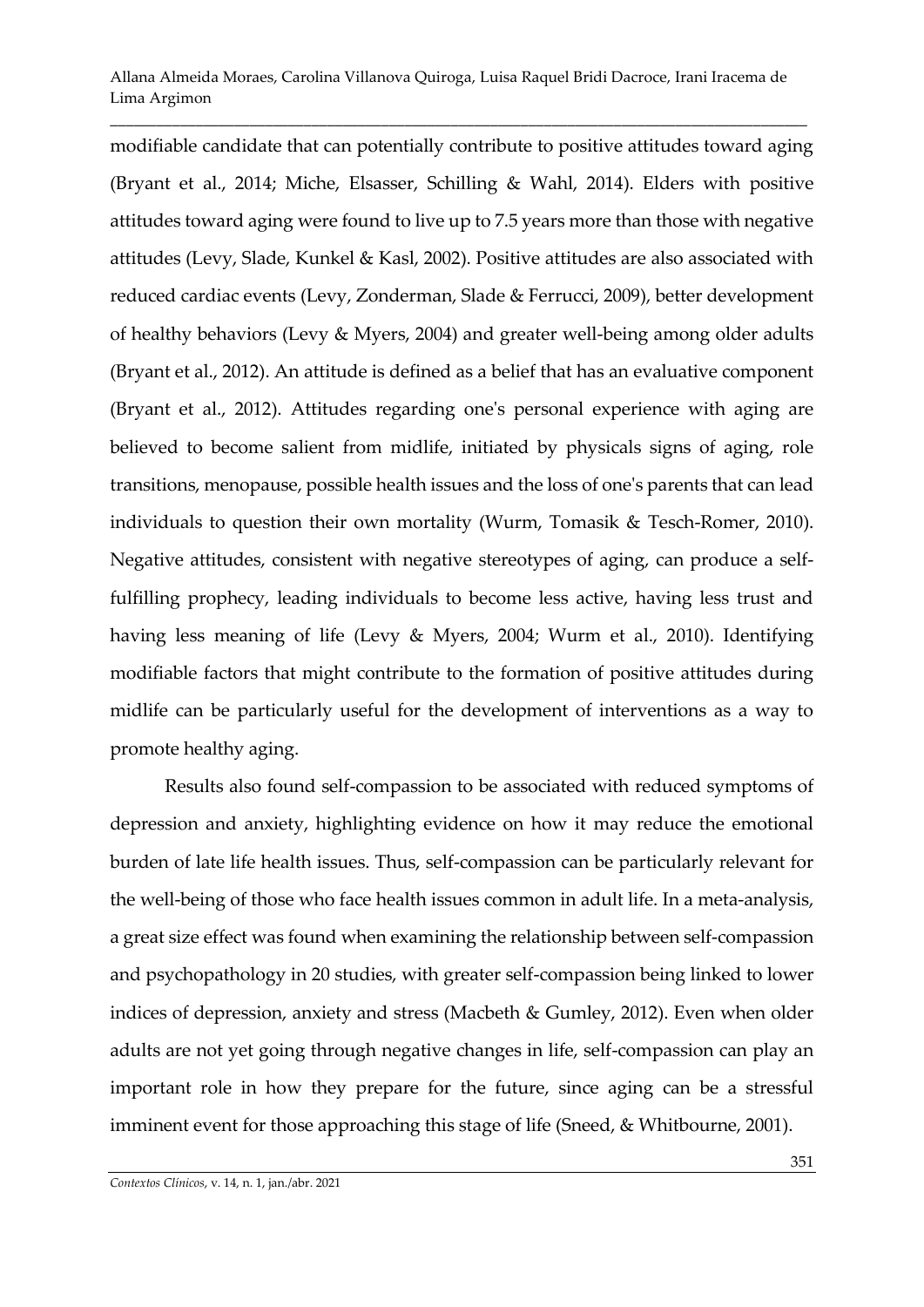It is known that depressed elders have greater difficulty with emotion regulation (Larcom & Isaacowitz, 2009). In this sense, self-compassion can be seen as an extremely useful strategy for emotion regulation, with a cushioning effect on psychopathology development (Castilho & Gouveia, 2011). Still, more empirical research on the benefits of self-compassion as a tool to increase emotional well-being is needed. Since the high density of geriatric depression and anxiety constitute a serious public health issue, it is necessary that treatment and prevention options are more thoroughly investigated and then adequately implemented.

\_\_\_\_\_\_\_\_\_\_\_\_\_\_\_\_\_\_\_\_\_\_\_\_\_\_\_\_\_\_\_\_\_\_\_\_\_\_\_\_\_\_\_\_\_\_\_\_\_\_\_\_\_\_\_\_\_\_\_\_\_\_\_\_\_\_\_\_\_\_\_\_\_\_\_\_\_\_\_\_\_\_\_\_\_\_\_\_\_\_

### *Limitations*

Given the dissonances found mainly in regards to how self-compassion presents itself in aging, we suggest the conduction of the results' meta-analysis in order to confirm the hypotheses presented above. Moreover, this review utilized a measure of methodological quality with numerical analysis. It would be interesting to also utilize a measure of methodological quality with a qualitative evaluation, since in the analyzed instrument all parts of the articles receive an equal grade. The sum of such grades may be high, but cases can occur in which one area will receive a low grade and this will not be reflected in the final result.

### **Conclusion**

This review presented preliminary evidence for self-compassion being a promising skill that can promote a healthy mental, social, and physical aging. It may even explain why some individuals experience a better adjustment to aging (Brown et al., 2018). Moreover, the benefits assigned to this construct are accompanied by evidence that self-compassion is a skill that can be taught (Neff & Germer, 2013), associated with one's ability to manage adversities and carry out necessary changes in life (Neff, 2011).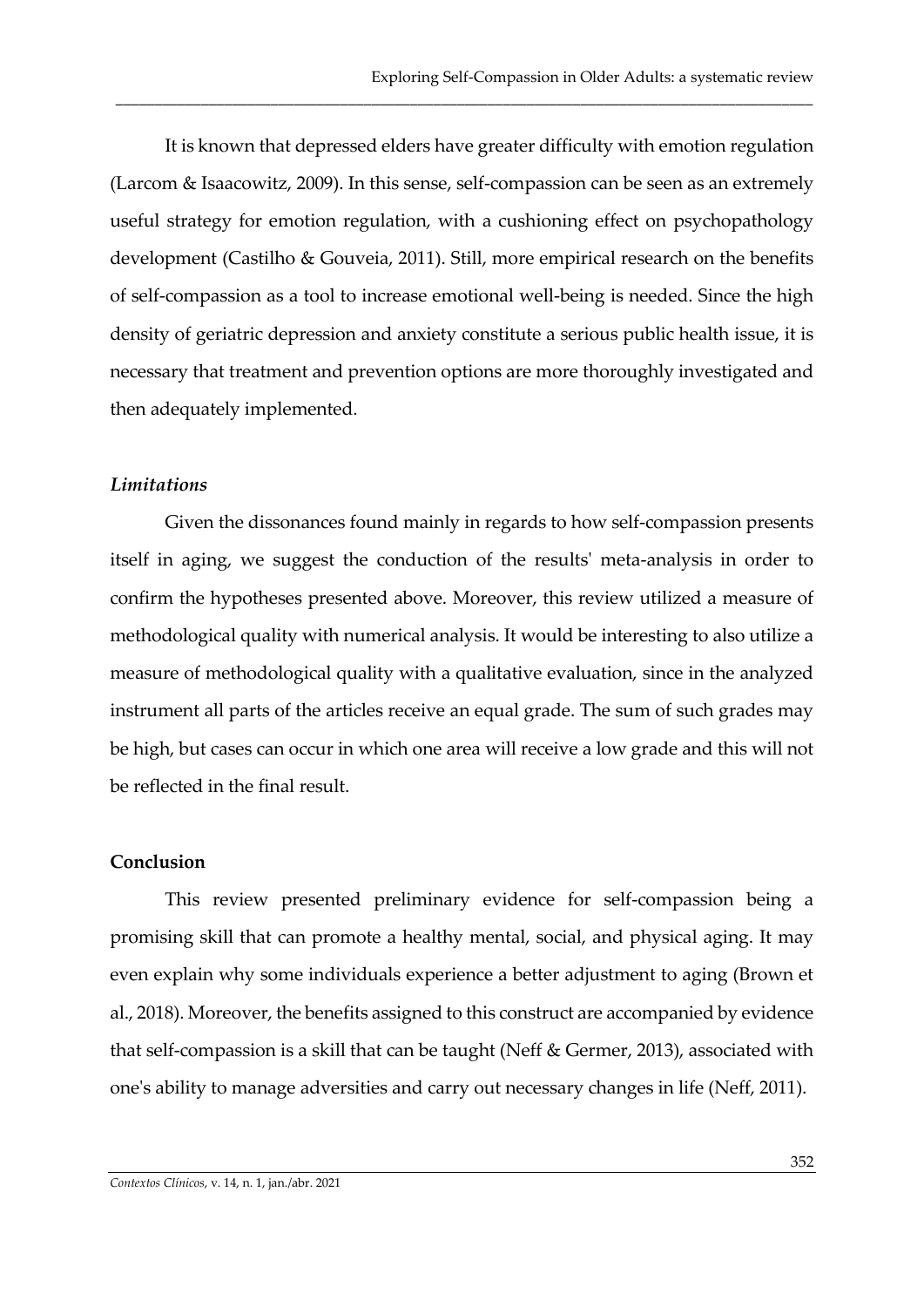\_\_\_\_\_\_\_\_\_\_\_\_\_\_\_\_\_\_\_\_\_\_\_\_\_\_\_\_\_\_\_\_\_\_\_\_\_\_\_\_\_\_\_\_\_\_\_\_\_\_\_\_\_\_\_\_\_\_\_\_\_\_\_\_\_\_\_\_\_\_\_\_\_\_\_\_\_\_\_\_\_\_\_\_\_\_\_\_\_\_

In general, it must be noted that scientific production in this area is scarce and lacks expressive growth. Nevertheless, we found studies with empirical proposals associating self-compassion with a series of essential predictors of successful aging, indicating this to be a promising area for future research. Important gaps were identified in this literature review, such as scarcity in research aimed to investigate the potential of interventions based on self-compassion to increase elders' well-being in community and clinical contexts. More longitudinal studies that explore heterogeneous samples of elders and sociocultural particularities are also needed. Finally, more emphasis should be given to the importance of investing in randomized clinical trials in order to obtain results that can be better generalized.

# **Referências**

- Allen, A. B., Goldwasser, E. R., & Leary, M. R. (2012). Self- Compassion and wellbeing among older adults. *Self and Identity: The Journal of the International Society for Self and Identity*, *11*, 428-453. doi: 10.1080/15298868.2011.595082
- Allen, A. B., & Leary, M. R. (2014). Self-compassionate responses to aging. *The Gerontologist, 54*, 190-200. doi: 10.1093/geront/gns204
- Bennet, E. V., Clarke, L. H., Kowalski, K. C., & Crocker, P. R. E. (2017). "I'll do anything to maintain my health": how women aged 65-94 perceive, experience, and cope with their aging bodies. *Body Image, 21*, 71-80. doi: 10.1016/j.bodyim.2017.03.002
- Brach, T. (2003). *Radical acceptance: embracing your life with the heart of a Buddha.* New York, NY: Bantam.
- Brasil, Ministério da Saúde, Secretaria de Vigilância em Saúde, Secretaria de Atenção à Saúde. (2010). *Política Nacional de Atenção à Saúde* (3ª ed). Retrieved from: [http://bvsms.saude.gov.br/bvs/publicacoes/politica\\_nacional\\_promocao\\_saude\\_3e](http://bvsms.saude.gov.br/bvs/publicacoes/politica_nacional_promocao_saude_3ed.pdf) [d.pdf](http://bvsms.saude.gov.br/bvs/publicacoes/politica_nacional_promocao_saude_3ed.pdf)
- Bratt, A., & Fagerström, C. (2019). Self-compassion in old age: confirmatory factor analysis of the 6-factor model and the internal consistency of the Self-compassion scale-short form. *Aging & Mental Health*, <https://doi.org/10.1080/13607863.2019.1569588>

Bryant, C., Bei, B., Gilson, K. M., Komiti, A., Jackson, H., & Judd, F. (2014). Antecedents of attitudes to aging: A study of the roles of personality and wellbeing. *The Gerontologist, 56*(2), 256-65. doi: 10.1093/geront/gnu041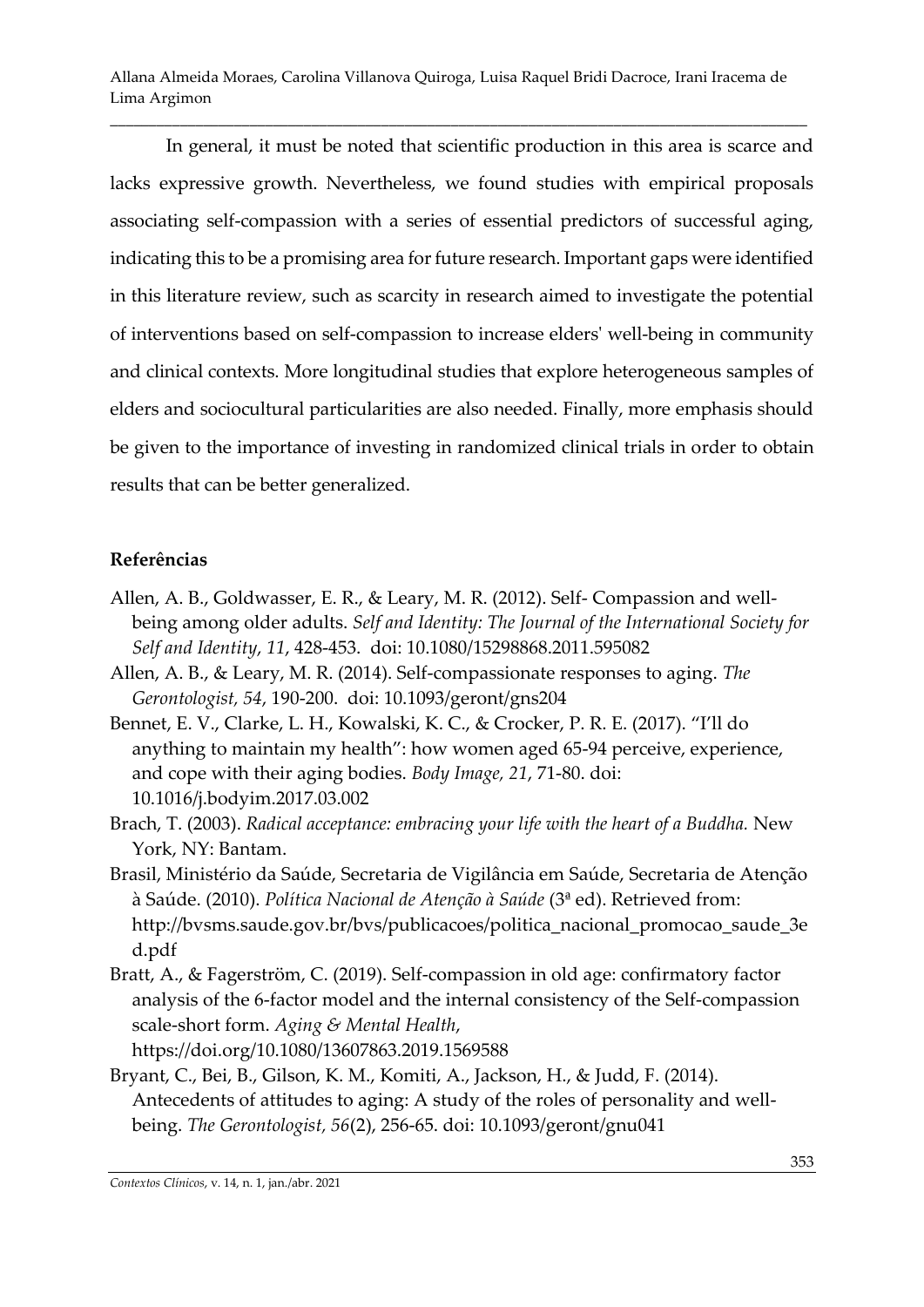Bryant, C., Bei, B., Gilson, K. M., Komiti, A., Jackson, H., & Judd, F. (2012). The relationship between attitudes to ageing and physical and mental health in older adults. *International Psychogeriatrics, 4*(10), 1674-1683. doi: 10.1017/S1041610212000774

- Brown, L., Huffman, J. C., & Bryant, C. (2018). Self- compassionate aging: a systematic review. *The Gerontologist, 59*(4), e311-e324. doi: 10.1093/geront/gny108
- Castilho, P., & Gouveia, J. (2011). Autocompaixão: Estudo da validação da versão portuguesa da Escala de Autocompaixão e da sua relação com as experiências adversas na infância, a comparação social e a psicopatologia. *Psychologica (Coimbra), 54*, 203-230. doi: 10.14195/1647-8606\_54\_8
- Crowe, M., Sheppard, L., & Campbell, A. (2012). Reliability analysis of a proposed critical appraisal tool demonstrated value for diverse research designs. *Journal of Clinical Epidemiology, 65,* 375-83. doi: 10.1016/j.jclinepi.2011.08.006
- Ferreira, H. G., & Batistoni, S. S. T. (2016). Terapia Cognitivo-Comportamental para idosos com depressão. In E. R. Freitas, A. J. G. Barbosa, & C. B. Neufeld (Orgs.), *Terapias Cognitivo-Comportamentais com Idosos* (pp. 261-285). Novo Hamburgo, RS: Sinopsys.
- Gilbert, P., & Proctor, S. (2006). Compassionate mind training for people with high shame and self-criticism: Overview and pilot study of a group therapy approach. *Clinical Psychology and Psychotherapy, 13*, 353-379. doi: 10.1002/cpp.507
- Haase, C. M., Heckhausen, J., & Wrosch, C. (2013). Developmental regulation across the life span: Toward a new synthesis. *Developmental Psychology, 49*, 964-972. doi: 10.1037/a0029231
- Heffernan, M., Griffin M. T. Q., McNulty, S. R., & Fitzpatrick, J. J. (2010). Self‐ compassion and emotional intelligence in nurses. *International Journal of Nursing Practice, 16*, 366-373. doi: 10.1111/j.1440-172X.2010.01853.x
- Herriot, H., Wrosch, C., & Gouin, J. (2018). Self-compassion, chronic age-related stressors, and diurnal cortisol secretion in older adulthood. *Journal of Behavioral Medicine, 41*, 850-862. doi: 10.1007/s10865-018-9943-6
- Hollis-Walker, L., & Colosimo, K. (2011). Mindfulness, self-compassion, and happiness in non-meditators: A theoretical and empirical examination. *Personality and Individual Differences, 50*, 222–227. doi: 10.1016/j.paid.2010.09.033
- Homan, K. J. (2016). Self-compassion and psychological well-being in older adults. *Journal of Adult Development, 23*, 111-119. doi: 10.1007/s10804-016-9227-8
- Homan, K. J. (2018). Secure attachment and eudaimonic well-being in late adulthood: the mediating role of self-compassion. *Aging & Mental Health, 22*(3), 363-370. doi: 10.1080/13607863.2016.1254597
- Hsiao, H., Hsu, C., Chen, L., Wu J., Chang, P., Lin, C., ... & Lin T. (2020). Environmental volunteerism for social good: a longitudinal study o folder adults' health. *Research and Social Work Practice, 30*(2), 233-245. doi: 10.1093/geront/gnv693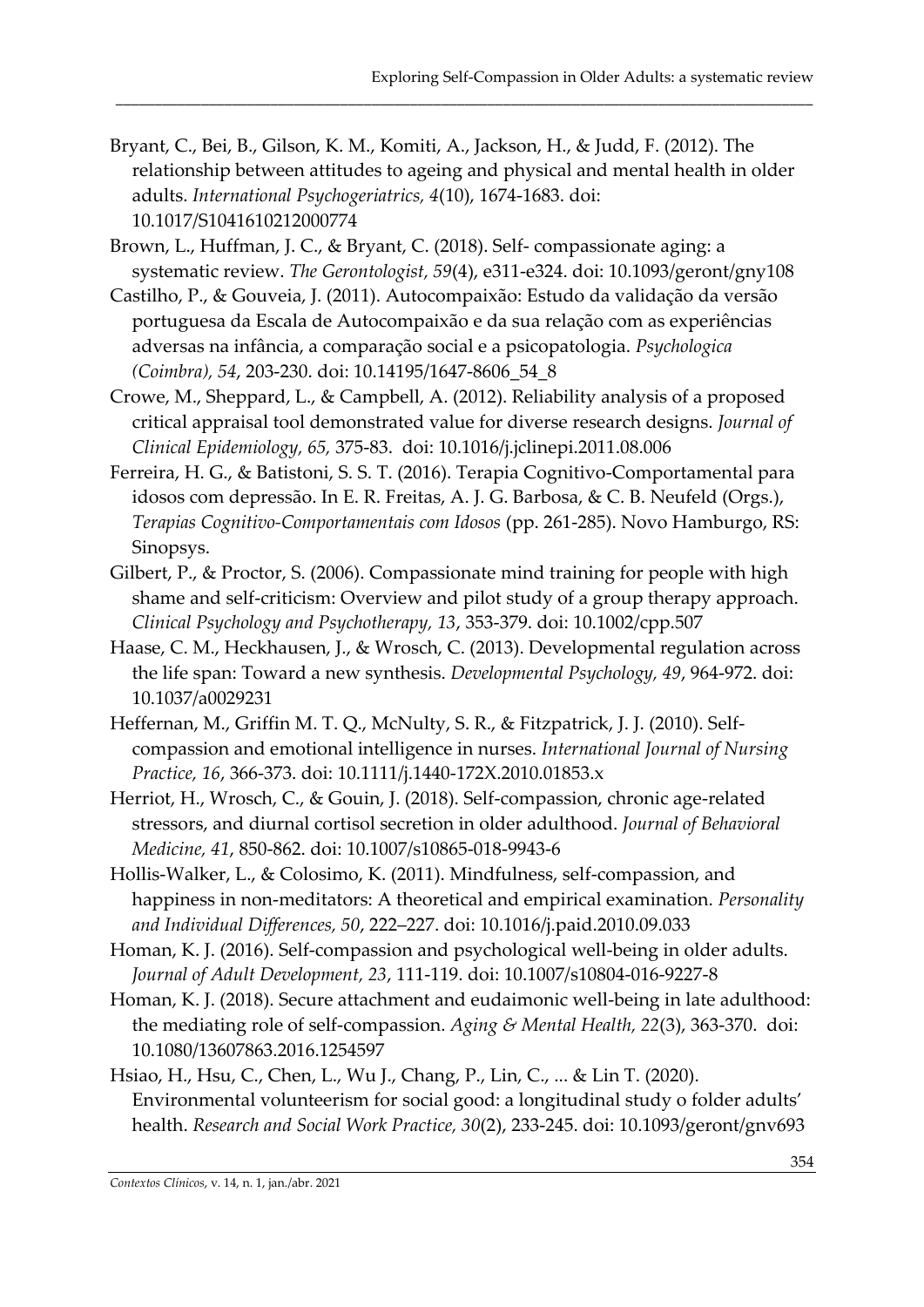- Keyes, C. L. M., Shmotkin, D., & Ryff, C. D. (2002). Optimizing well-being: The empirical encounter of two traditions. *Journal of Personality and Social Psychology, 82*(6), 1007-1022. doi: 10.1037/0022-3514.82.6.1007
- Kim, C. & Ko, H. (2018). The impact of self-compassion on mental health, sleep, quality of life and life satisfaction among older adults. *Geriatric Nursing, 39*, 623- 628. doi: 10.1016/j.gerinurse.2018.06.005
- Larcom, M. J., & Isaacowitz, D. M. (2009). Rapid emotion regulation after mood induction: Age and individual differences. *The Journals of Gerontology: Series B, 64B*(6), 733-741. doi: 10.1093/geronb/gbp077
- Levy, B., & Myers, L. M. (2004). Preventive health behaviors influenced by selfperceptions of aging. *Preventive Medicine, 39*(3), 625-629. doi: 10.1016/j.ypmed.2004.02.029
- Levy, B. R., Slade, M. D., Kunkel, S. R., & Kasl, S. V. (2002). Longevity increased by positive self-perceptions of aging. *Journal of Personality and Social Psychology, 83*(2), 261–270. doi: 10.1037/0022-3514.83.2.261
- Levy, B. R., Zonderman, A. B., Slade, M. D., & Ferrucci, L. (2009). Age Stereotypes Held Earlier in Life Predict Cardiovascular Events in Later Life. *Psychological Science, 20*(3), 296-298. doi: 10.1111/j.1467-9280.2009.02298.x
- Lepherd, L., Rogers, C., Egan, R., Towler, H., Graham, C., Nagle, A. & Hampton, I. (2019). Exploring spirituality with older people: (1) rich experiences. *Journal of Religion, Spirituality & Aging*. Retrieved from: <https://www.tandfonline.com/doi/full/10.1080/15528030.2019.1651239>
- MacBeth, A., & Gumley, A. (2012). Exploring compassion: A meta-analysis of the association between self-compassion and psychopathology. *Clinical Psychology Reviews, 32*, 545-552. doi:10.1016/j.cpr.2012.06.003
- Miche, M., Elsasser, V. C., Schilling, O. K., & Wahl, H. W. (2014). Attitude toward own aging in midlife and early old age over a 12-year period: Examination of measurement equivalence and developmental trajectories. *Psychology and Aging, 29*(3), 588-600. doi: 10.1037/a0037259
- Moore, A., & Malinowski, P. (2009). Meditation, mindfulness and cognitive flexibility. *Consciousness and Cognition, 18*(1), 176-186. doi: 10.1016/j.concog.2008.12.008
- Moss, A. S., Reibel, D. K., Greeson, J. M., Thapar, A., Bubb, R., Salmon J., & Newberg, A. B. (2015). An adapted mindfulness-based stress reduction program for elders in a continuing care retirement community: quantitative and qualitative results from a pilot randomized controlled trial. *Journal of Applied Gerontology, 34*(4), 518-538. doi: 10.1177/0733464814559411
- Neff, K. D. (2003). Self-compassion: an alternative conceptualization of a healthy attitude toward oneself. *Self and Identity, 2,* 85-101. doi: 10.1080/15298860390129863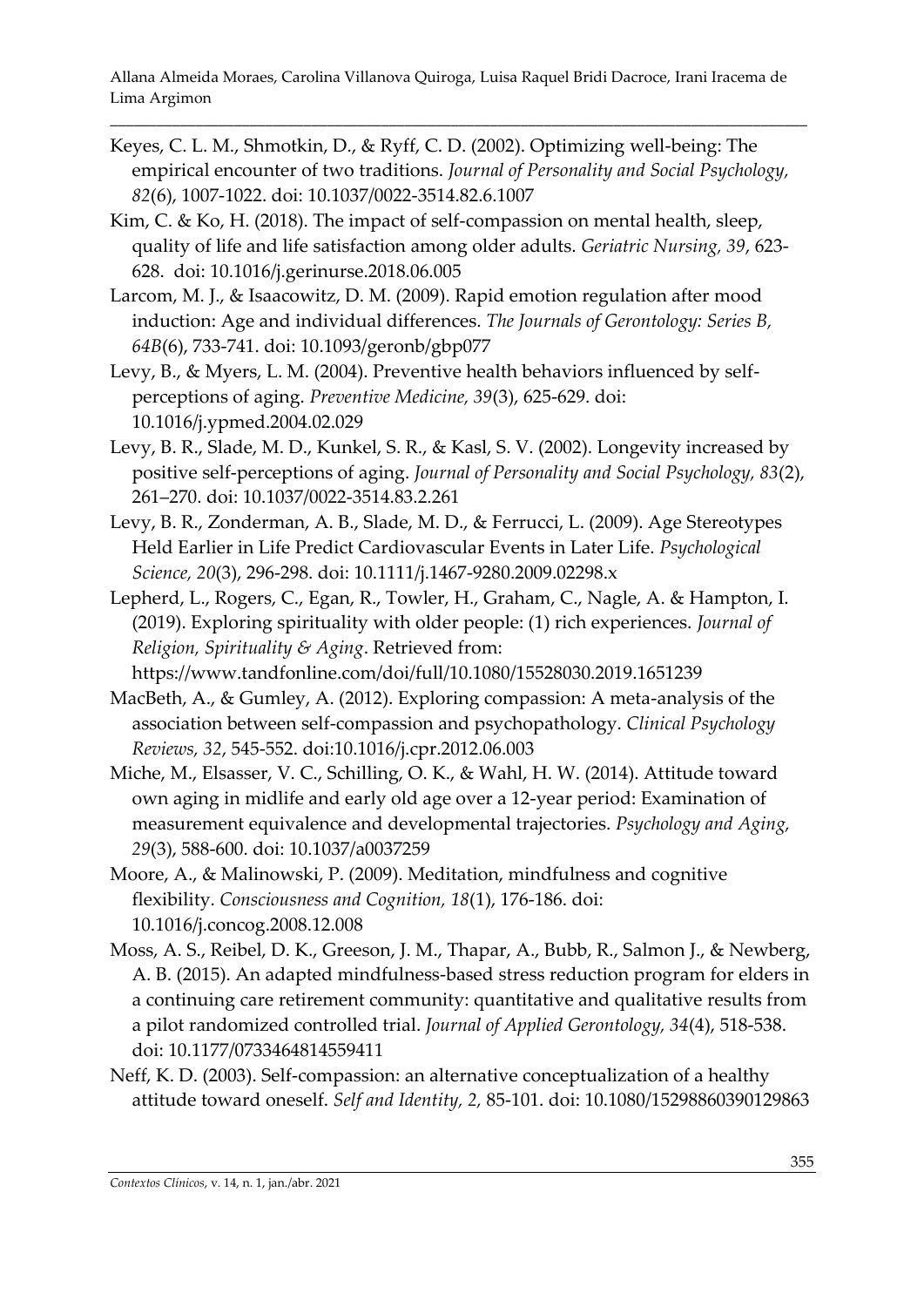- Neff, K. D. (2011). Self-compassion: *The proven power of being kind to yourself.* New York, NY: William Morrow.
- Neff, K. D., & Germer, C. K. (2013). A pilot study and randomized controlled trial of the mindful self-compassion program. *Journal of Clinical Psychology, 69*, 28–44. doi: 10.1002/jclp.21923

- Neff, K. D., Kirkpatrick, K. L., & Rude, S. S. (2007). Self-compassion and adaptive psychological functioning. *Journal of Research in Personality, 41*(1), 139-154. doi:10.1016/j.jrp.2006.03.004
- Neff, K. D., & Knox, M. C. (2017). Self-Compassion. In V. Zeigler-Hill, & T. K. Shackelford (Eds.), *Encyclopedia of Personality and Individual Differences.* Retrieved from: [https://link.springer.com/referenceworkentry/10.1007/978-3-319-28099-](https://link.springer.com/referenceworkentry/10.1007/978-3-319-28099-8_1159-1) [8\\_1159-1](https://link.springer.com/referenceworkentry/10.1007/978-3-319-28099-8_1159-1)
- Neff, K. D., & Lamb, L. M. (2009). Self-Compassion. In S. J. Lopez (Ed.), *The Encyclopedia of Positive Psychology* (pp. 864-867). London, UK: Blackwell Publishing.
- Neff, K. D., Whittaker, T. A., & Karl, A. (2017). Examining the Factor Structure of the Self-Compassion Scale in Four Distinct Populations: Is the Use of a Total Scale Score Justified?. *Journal of Personality Assessment, 99*(6), 596-607. doi: 10.1080/00223891.2016.1269334
- Perez-Blasco, J., Sales, A., Melendez, J. C., & Mayordomo, T. (2016). The effects of mindfulness and self-compassion on improving the capacity to adapt to stress situations in elderly people living in the community. *Clinical Gerontologist: The Journal of Aging and Mental Health, 39*, 90-103. doi: 10.1080/07317115.2015.1120253
- Phillips, W. J., & Ferguson, S. J. (2013). Self-compassion: A resource for positive aging. *The Journals of Gerontology. Series B, Psychological Sciences and Social Sciences, 68*, 529-539. doi: 10.1093/geronb/gbs091
- Ryff, C. D., Friedman, E., Boylan, J., & Tsenkova, V. (2012). Psychological Resilience in Adulthood and Later Life: Implications for the health. In B. J. Hayslip,  $\&$  G. Smith (Eds.), *Annual Review of Gerontology and Geriatrics: Emerging Perspectives of Resilience in Adulthood and Later Life* (pp. 73-92). New York, US: Springer Publishing Company.
- Sirois, F. M., Kitner, R., & Hirsch, J. K. (2015). Self-compassion, affect, and healthpromoting behaviors. *Health Psychology, 34*, 661-669. doi: 10.1037/hea0000158
- Smith, J. L. (2015). Self-compassion and resilience in senior living residents. *Seniors Housing and Care Journal, 23*, 16-31. Retrieved from: [https://self](https://self-compassion.org/wp-content/uploads/2016/06/Smith_2015.pdf)[compassion.org/wp-content/uploads/2016/06/Smith\\_2015.pdf](https://self-compassion.org/wp-content/uploads/2016/06/Smith_2015.pdf)
- Sneed, J. R., Whitbourne, S. K. (2001). Identity processing styles and the need for selfesteem in middle-aged and older adults. *International Journal of Aging & Human Development, 52*(6), 311-321. doi: 10.2190/A9M0-TRR6-PVEQ-05ND